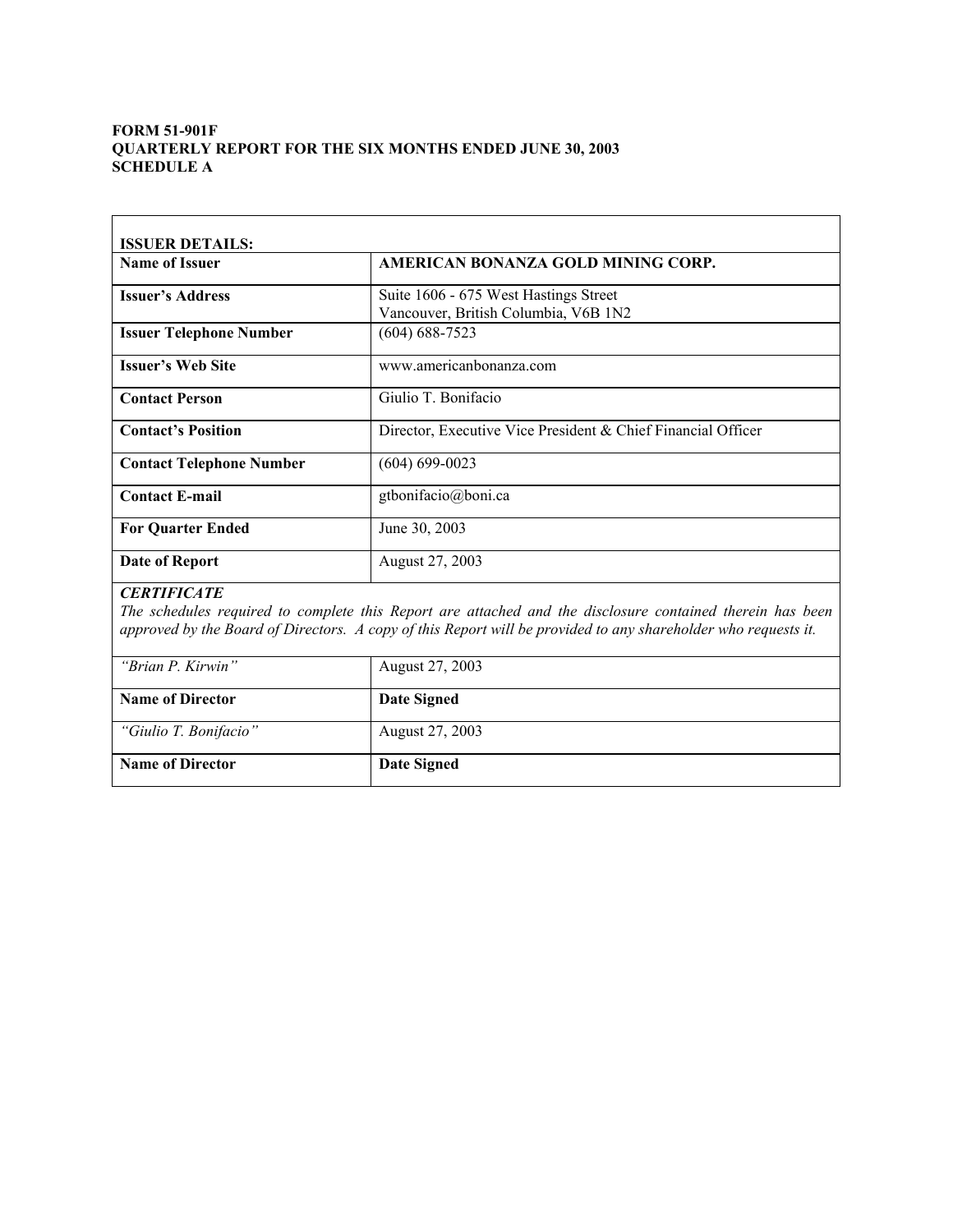Consolidated Financial Statements For the six months ended June 30, 2003

(Unaudited – Prepared by Management)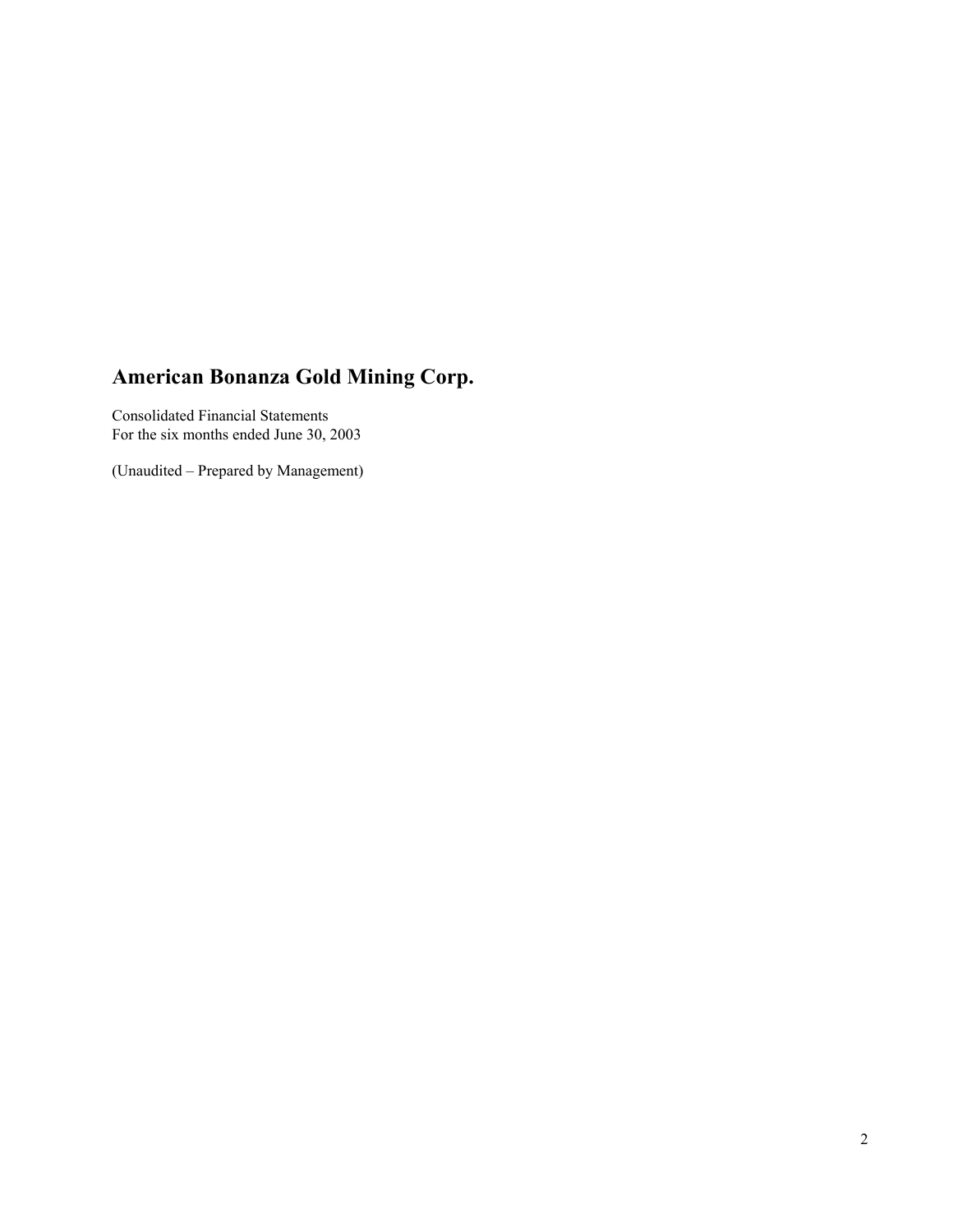| <b>CONSOLIDATED BALANCE SHEETS</b>                     |                         |                      |
|--------------------------------------------------------|-------------------------|----------------------|
| (Unaudited)                                            | <b>June 30,</b><br>2003 | December 31,<br>2002 |
|                                                        | \$                      | \$                   |
| <b>ASSETS</b>                                          |                         |                      |
| <b>CURRENT ASSETS</b>                                  |                         |                      |
| Cash and cash equivalents                              | 3,339,943               | 1,616,691            |
| Cash from joint venture partner (note 4)               | 124,737                 | 210,971              |
| Accounts receivable                                    | 15,862                  | 21,233               |
| Marketable securities                                  | 24,000                  | 24,000               |
|                                                        | 3,504,542               | 1,872,895            |
| COPPERSTONE PROPERTY (note 3)                          | 8,143,456               | 7,049,387            |
| MINERAL PROPERTIES (note 4)                            | 1,700,492               | 1,700,492            |
| OFFICE EQUIPMENT, net                                  | 41,431                  | 36,911               |
|                                                        | 13,389,921              | 10,659,685           |
| <b>LIABILITIES</b>                                     |                         |                      |
| <b>CURRENT LIABILITIES</b>                             |                         |                      |
| Accounts payable and accrued liabilities (note 3(b))   | 426,564                 | 695,851              |
| Current portion of long-term debt (note 5)             | 741,125                 | 854,451              |
| Funds held on behalf of joint venture partner (note 4) | 124,737                 | 210,971              |
| Due to related parties                                 |                         | 6,000                |
|                                                        | 1,292,426               | 1,767,273            |
| LONG-TERM DEBT (note 5)                                |                         | 867,680              |
| <b>FUTURE INCOME TAXES</b>                             | 328,654                 | 328,654              |
|                                                        | 1,621,080               | 2,963,607            |
| <b>SHAREHOLDERS' EQUITY</b>                            |                         |                      |
| Share capital (note 6)                                 | 25,676,916              | 21,329,982           |
| Cumulative currency translation adjustment<br>Deficit  | 43,031                  | 43,031               |
|                                                        | (13,951,106)            | (13,676,935)         |
|                                                        | 11,768,841              | 7,696,078            |
|                                                        | 13,389,921              | 10,659,685           |

SUBSEQUENT EVENT (note 6)

CONTINGENT LIABILITY (note 3(b))

### **APPROVED ON BEHALF OF THE BOARD,**

Signed: Brian P. Kirwin Director

Signed: Giulio T. Bonifacio Director

The accompanying notes are an integral part of these consolidated financial statements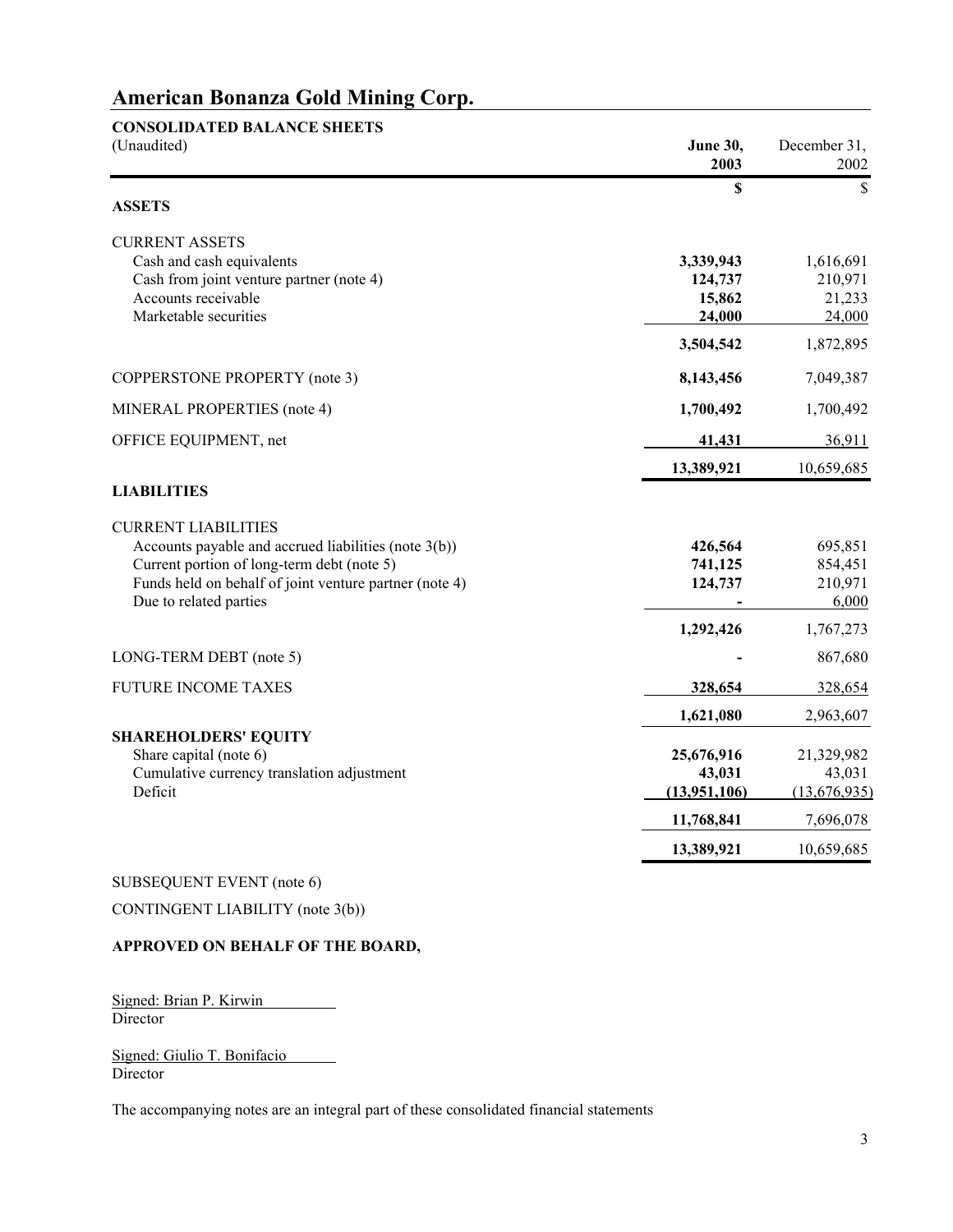# **CONSOLIDATED STATEMENTS OF OPERATIONS AND DEFICIT**

| For the six months ended June 30,        | 2003         | 2002           |
|------------------------------------------|--------------|----------------|
| (Unaudited)                              |              |                |
|                                          | \$           | \$             |
| <b>REVENUE</b>                           |              |                |
| Management fees and interest income      | 30,028       | 8,822          |
|                                          | 30,028       | 8,822          |
| <b>EXPENSES (INCOME)</b>                 |              |                |
| General and administrative (note 7)      | 221,853      | 141,253        |
| Exploration                              | 132,993      | 43,606         |
| <b>Business development</b>              | 46,780       |                |
| Amortization                             | 6,190        | 4,810          |
| Translation and foreign exchange gain    | (103, 617)   | (58, 238)      |
|                                          | 304,199      | 131,431        |
| <b>NET LOSS</b>                          | (274, 171)   | (122,609)      |
| DEFICIT, beginning of period             | (13,676,935) | (13, 191, 881) |
| DEFICIT, end of period                   | (13,951,106) | (13,314,490)   |
| <b>LOSS PER COMMON SHARE</b>             |              |                |
| Basic and diluted                        | (0.00)       | (0.00)         |
| <b>WEIGHTED AVERAGE NUMBER OF SHARES</b> | 110,851,184  | 66,568,370     |

The accompanying notes are an integral part of these consolidated financial statements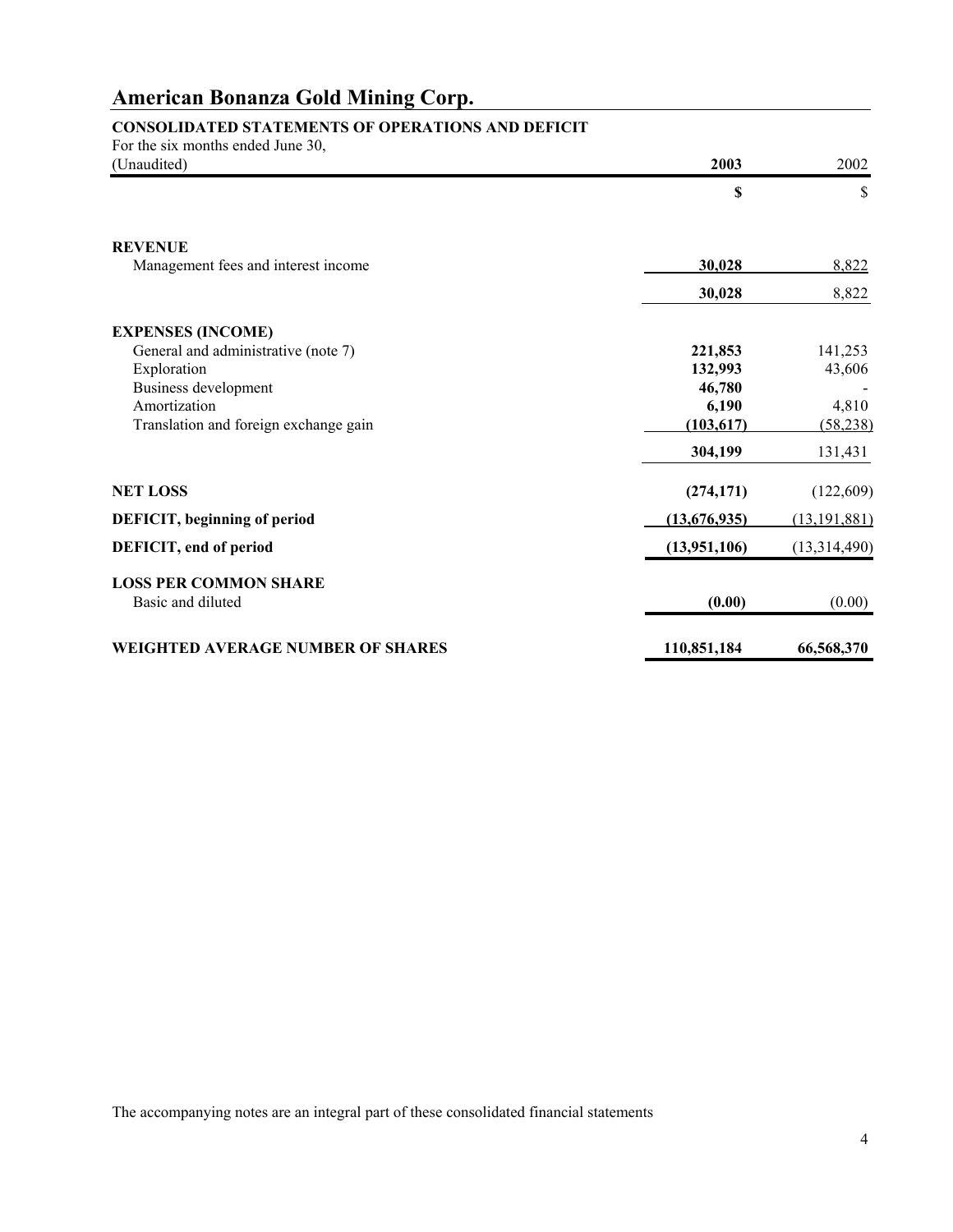# **CONSOLIDATED STATEMENTS OF CASH FLOWS**

| For the six months ended June 30,                 |               |             |
|---------------------------------------------------|---------------|-------------|
| (Unaudited)                                       | 2003          | 2002        |
| <b>OPERATING ACTIVITIES</b>                       | \$            | \$          |
| Net loss                                          | (274, 171)    | (122, 609)  |
| Items not affecting cash                          |               |             |
| Amortization                                      | 6,190         | 4,810       |
| Foreign exchange gain on foreign denominated debt | (181, 752)    |             |
|                                                   |               |             |
|                                                   | (449, 733)    | (117,799)   |
| Changes in non-cash operating accounts            |               |             |
| Accounts receivable                               | 5,371         | (15,766)    |
| Accounts payable                                  | (276, 133)    | (3,227)     |
|                                                   | (720, 495)    | (136,792)   |
| <b>INVESTING ACTIVITIES</b>                       |               |             |
| Copperstone property                              | (1,094,069)   | (1,749,107) |
| Office equipment                                  | (10, 710)     |             |
|                                                   | (1, 104, 779) | (1,749,107) |
| <b>FINANCING ACTIVITIES</b>                       |               |             |
| Issue of common shares, net of issue costs        | 4,346,934     | 1,750,380   |
| Long-term debt                                    |               | 1,667,820   |
| Repayment of long-term debt                       | (792, 408)    |             |
| Due to related parties                            | (6,000)       | 84,834      |
|                                                   | 3,548,526     | 3,503,034   |
| <b>INCREASE IN CASH</b>                           | 1,723,252     | 1,617,135   |
|                                                   |               |             |
| CASH, beginning of period                         | 1,616,691     | 12,968      |
| CASH, end of period                               | 3,339,943     | 1,630,103   |
| SUPPLEMENTARY INFORMATION:                        |               |             |
| Cash flows include the following elements:        |               |             |
| Interest paid                                     | 22,565        | 22,220      |
| Income taxes paid                                 |               |             |

The accompanying notes are an integral part of these consolidated financial statements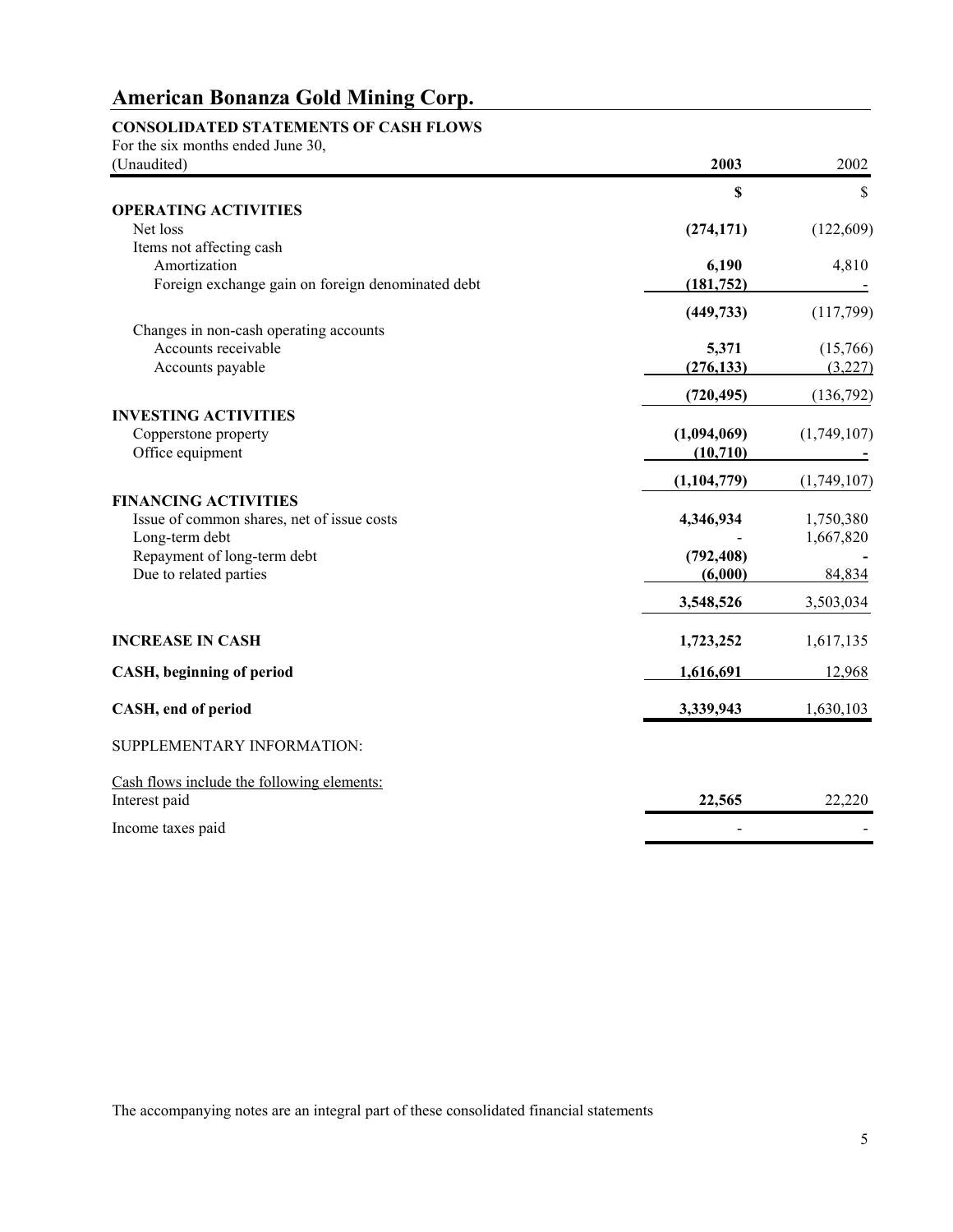**NOTES TO CONSOLIDATED FINANCIAL STATEMENTS** For the six months ended June 30, 2003 (Unaudited)

#### **1. NATURE OF OPERATIONS**

American Bonanza Gold Mining Corp. (the "Corporation") is a development stage mining company engaged in the identification, acquisition, exploration and development of high-grade gold properties located in the Great Basin of the American Southwest. The Corporation's properties contain defined mineral resources but the Corporation has not determined whether these properties contain mineral reserves which are economically recoverable. The recoverability of amounts capitalized is dependent upon the discovery of economically recoverable reserves, securing and maintaining title in the properties and obtaining the necessary financing to complete the exploration and development of these projects and upon the attainment of future profitable production. The amounts capitalized as deferred expenditures and property acquisition costs represent costs to date, and do not necessarily represent present or future values.

#### **2. BASIS OF PRESENTATION**

These financial statements have been prepared in accordance with Canadian generally accepted accounting principles for interim financial reporting, and the accounting policies used are consistent with the most recent annual audited financial statements. While these financial statements reflect all normal recurring adjustments which are, in the opinion of management, necessary for fair presentation of the results of the interim period, they do not include all of the information and notes required by Canadian generally accepted accounting principles for complete financial statements. For further information, refer to the financial statements and notes thereto included in the Corporation's Annual Report for the year ended December 31, 2002.

#### **3. COPPERSTONE PROPERTY**

**(a)** The Corporation is currently engaged in exploring and developing the Copperstone gold property in La Paz County, Arizona, U.S.A. through two joint ventures as follows:

|                                           | <b>June 30,</b><br>2003 | December 31,<br>2002   |
|-------------------------------------------|-------------------------|------------------------|
|                                           | (Unaudited)             |                        |
|                                           | -S                      | $\mathbb{S}$           |
| Copperstone Project<br>Copperstone D-Zone | 4,513,608<br>3,629,848  | 4,364,150<br>2,685,237 |
|                                           | 8,143,456               | 7,049,387              |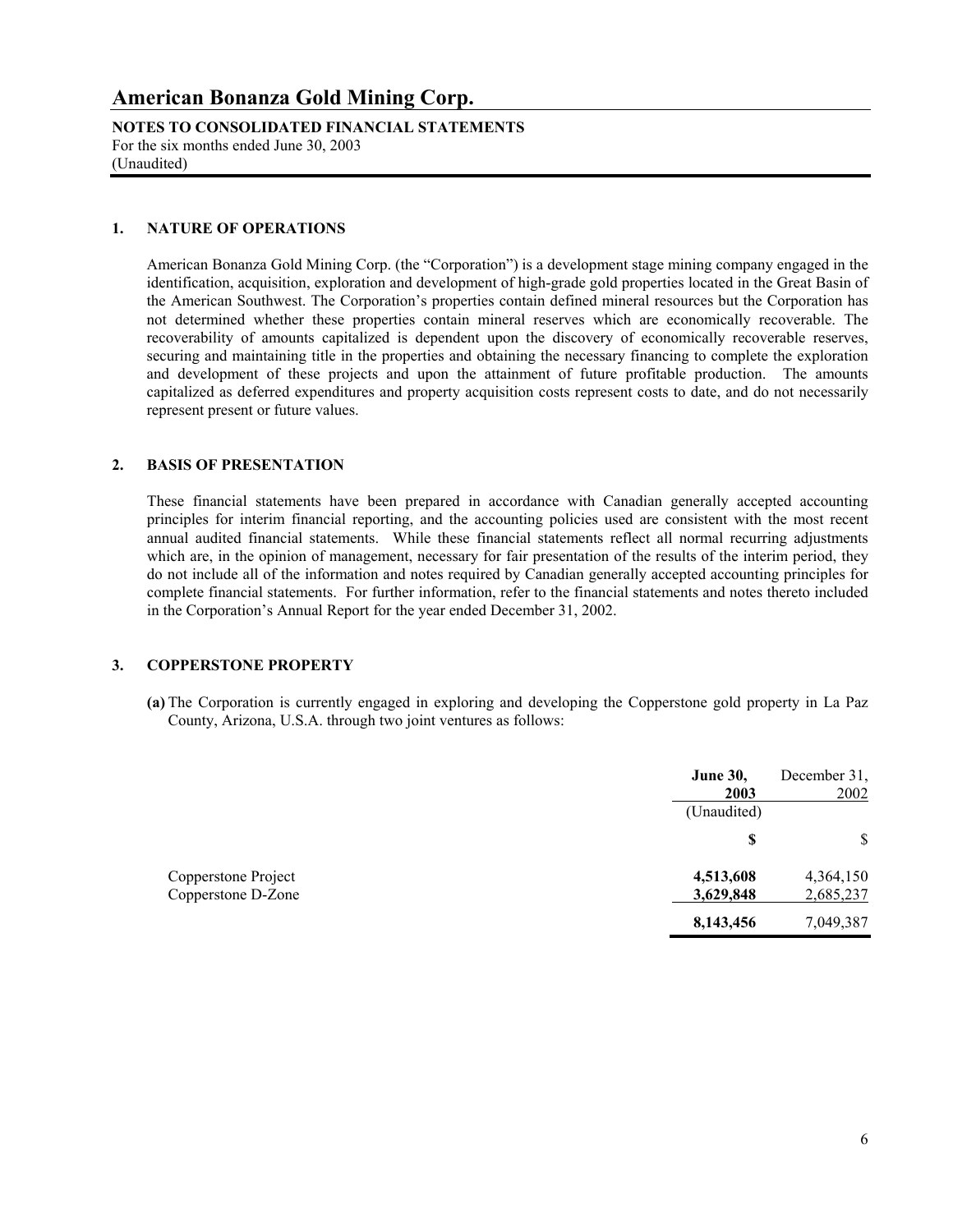**NOTES TO CONSOLIDATED FINANCIAL STATEMENTS** For the six months ended June 30, 2003 (Unaudited)

### **3. COPPERSTONE PROPERTY** (Continued)

#### **COPPERSTONE PROJECT**

|                                                                                        | \$                 |
|----------------------------------------------------------------------------------------|--------------------|
| <b>Balance, December 31, 1997</b><br>Option payment<br><b>Exploration</b> expenditures | 783,250<br>575,260 |
| Balance, December 31, 1998                                                             | 1,358,510          |
| Exploration expenditures                                                               | 377,396            |
| Balance, December 31, 1999                                                             | 1,735,906          |
| Exploration expenditures                                                               | 576,120            |
| Balance, December 31, 2000                                                             | 2,312,026          |
| Exploration expenditures                                                               | 170,041            |
| Balance, December 31, 2001                                                             | 2,482,067          |
| <b>Exploration</b> expenditures                                                        | 150,012            |
| Acquisition of additional interest                                                     | 1,732,071          |
| Balance, December 31, 2002                                                             | 4,364,150          |
| <b>Exploration</b> expenditures                                                        | 149,458            |
| Balance, June 30, 2003 (Unaudited)                                                     | 4,513,608          |

In August 1998, the Corporation entered into an agreement (the "Arctic Joint Venture") with Arctic Precious Metals Inc. ("Arctic"), a subsidiary of Royal Oak Mines Inc., to explore and develop the Copperstone gold property. Pursuant to the Arctic Joint Venture, the Corporation acquired a 25 percent interest in the Copperstone Project for a cash payment of US\$500,000 with an option to increase its interest in the property to 80 percent by incurring US\$4,000,000 of exploration expenditures and other payments. Additionally the Corporation has agreed to make a US\$30,000 annual advance royalty payment to the property owner.

 In November 1999, the Corporation entered into a purchase and sale agreement with Arctic whereby the Corporation agreed to purchase for US\$1,000,000 all of Arctic's rights, title and interest in the Copperstone Project owned by Arctic who was undergoing U.S. Bankruptcy Code Chapter 11 financial restructuring.

 During 2002, court approval was received in Arctic's U.S. bankruptcy proceedings and on March 4, 2002 the Corporation completed the acquisition of the remaining 75 percent not already owned in the Copperstone property at a cost of US\$1,000,000, having received the necessary approvals from the U.S. Bankruptcy Court. Funding for this acquisition was by way of a loan of US\$1,100,000 from Brascan Financial Corporation ("Brascan") (note 5).

### **(b)COPPERSTONE D-ZONE**

| Balance, June 30, 2003 (Unaudited)           | 3,629,848 |
|----------------------------------------------|-----------|
| <b>Exploration</b> expenditures              | 2,421,121 |
| Acquisition of D-Zone joint venture interest | 601,639   |
| Advance royalty payment                      | 199.706   |
| Initial advance                              | 407,382   |
|                                              |           |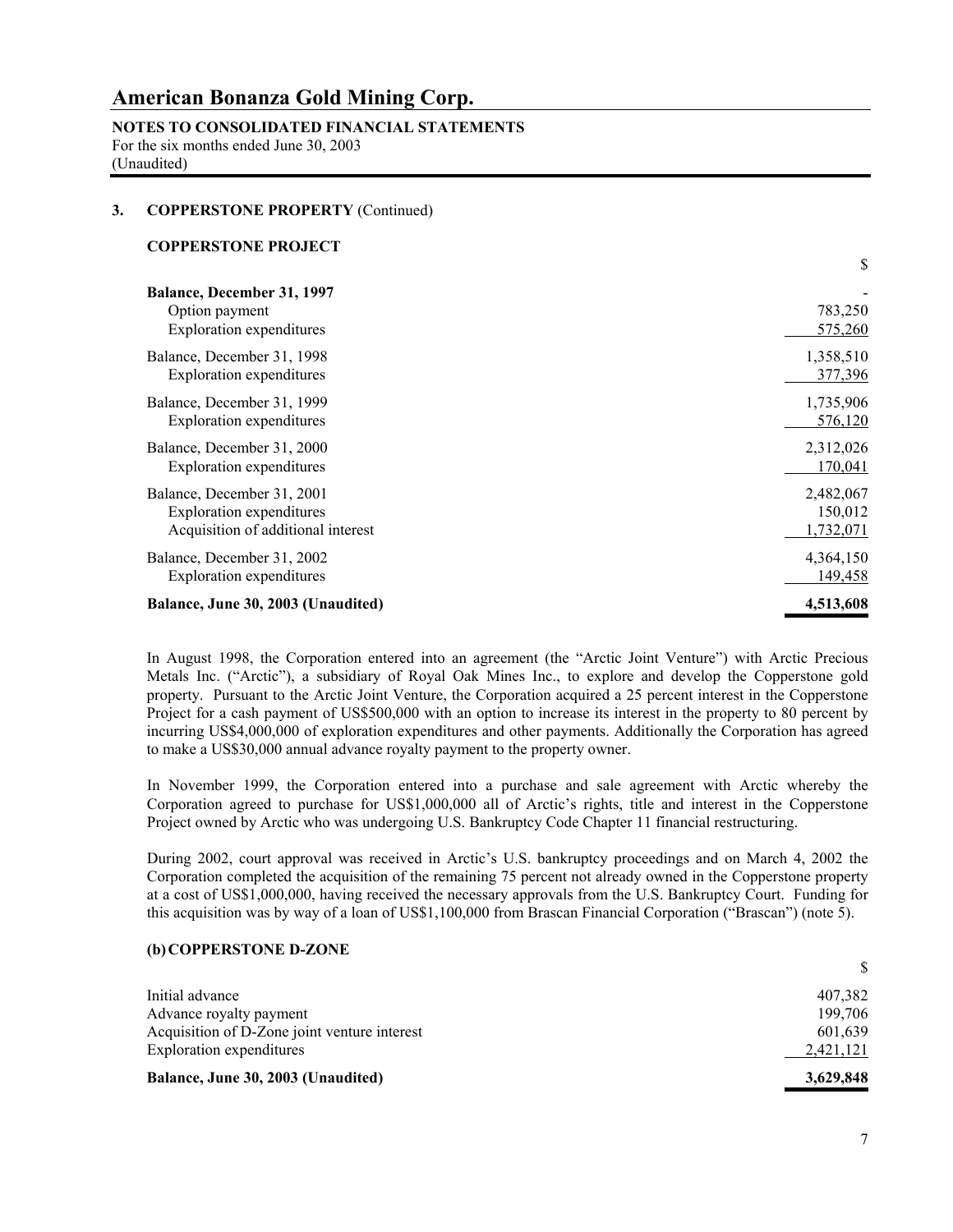**NOTES TO CONSOLIDATED FINANCIAL STATEMENTS** For the six months ended June 30, 2003 (Unaudited)

### **3. COPPERSTONE PROPERTY** (Continued)

 In June 2000, the Corporation entered into an agreement (the Copperstone D-Zone Joint Venture) with Centennial Development Corporation ("CDC") for the underground exploration and extraction of mineralized materials from the D-Zone of up to 50,000 tons of mineralized material from the Copperstone property. Pursuant to the Copperstone D-Zone Joint Venture, as amended, the Corporation assumed a 55 percent interest in the Copperstone D-Zone Joint Venture for a cash payment of US\$375,000 with an option to increase its interest in the property as follows:

- (a) additional 5 percent interest if the Corporation provides all funding necessary to complete Phase One as documented in the agreement; and,
- (b) further 15 percent interest for a cash payment of US\$500,000.

 During 2001, Phase One was completed and the Corporation earned the additional 5 percent interest in the Copperstone D-Zone Joint Venture for a total earned interest of 60 percent.

 On February 14, 2002, the Corporation entered into an agreement with CDC whereby it would acquire the remaining 40 percent interest of the D-Zone Joint Venture not already owned for the following consideration:

- (a) assumption of a total of US\$325,000 of Copperstone related liabilities and if these liabilities exceed the estimated amount then the additional amounts will be paid equally by CDC and the Corporation. These liabilities were recorded by the Corporation as at December 31, 2000. The Corporation subsequently settled approximately US\$231,550 of the liabilities for approximately US\$87,540 and accordingly wrote down these liabilities by US\$144,010;
- (b) assumption of an estimated CDC payroll tax liability of up to US\$180,000 that may arise. If these liabilities exceed the estimated amount, then the additional amounts will be paid equally by CDC and the Corporation;
- (c) US\$345,000 payable to CDC and or its principal on or before July 31, 2002;
- (d) A net smelter royalty of three percent paid to CDC from the first 50,000 tons of mineralized material extracted from the D-Zone, subsequent to repayment pursuant to its Brascan loan agreement (note 5); and,
- (e) US\$70,000 from initial proceeds from extraction of mineralized materials from the D-Zone, following repayment pursuant to its Brascan loan agreement (note 5).

On July 26, 2002 the Corporation paid US\$345,000 to CDC in accordance with the above agreement and recorded a further US\$180,000 (Cdn.\$242,550) in accounts payable to reflect the estimated CDC payroll tax liability that may arise.

 On October 17, 2002 the Corporation entered into mining services agreement with an Underground Mining Contractor ("Mining Contractor") for purposes of the development and extension of an existing underground decline in the D-Zone to establish underground infrastructure for subsequent exploration and development programs. On the basis of meeting certain pre-determined performance criteria the Mining Contractor earned a 3 percent net profits royalty interest from the D-Zone bulk sample of up to 50,000 tons of mineralized material that may be completed at some future date.

 All required payments were made with respect to the Copperstone project during 2003; therefore, the claims held are in good standing until August 2004.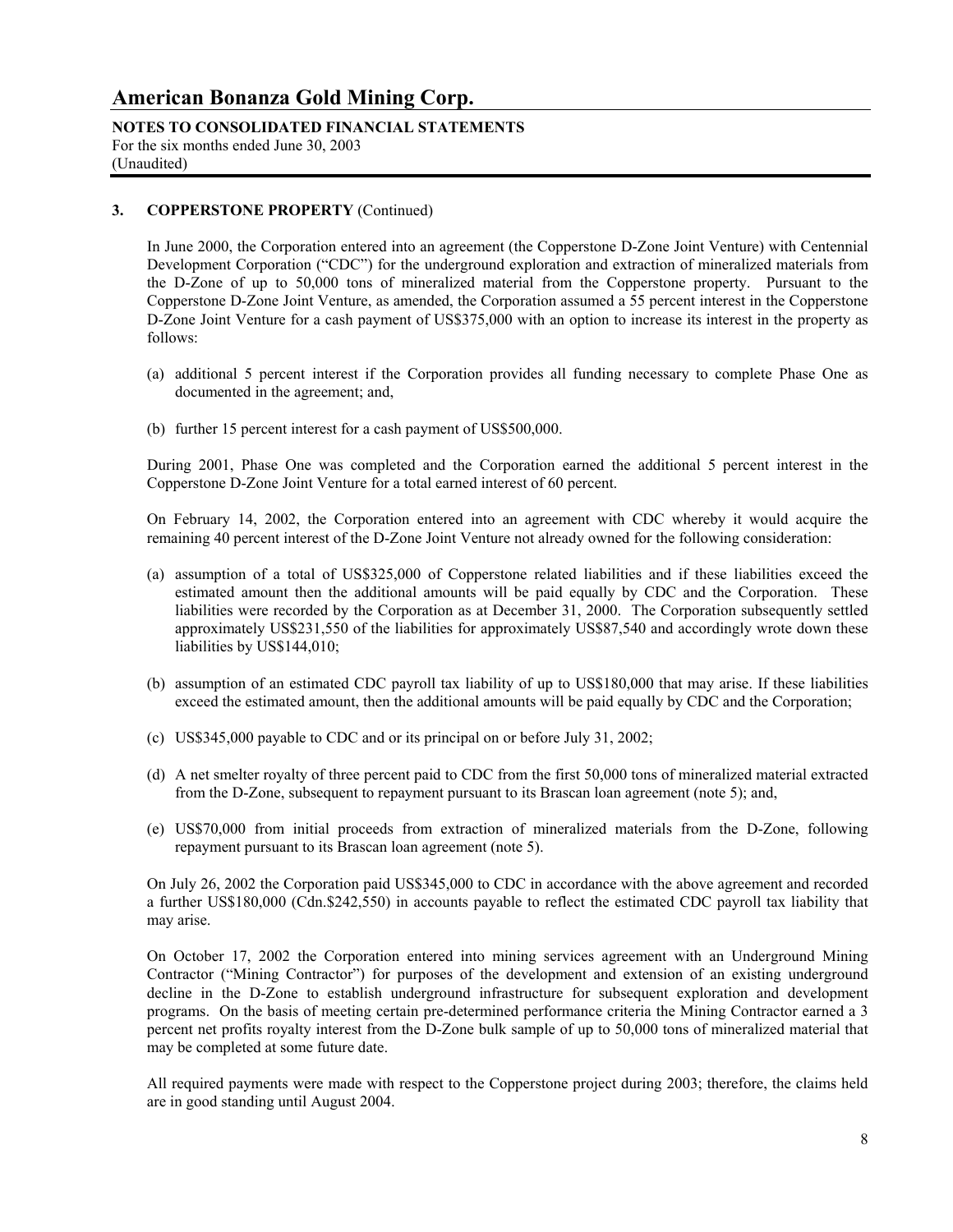**NOTES TO CONSOLIDATED FINANCIAL STATEMENTS** For the six months ended June 30, 2003

(Unaudited)

#### **4. MINERAL PROPERTIES**

Other mineral properties consist of the following:

|          | <b>June 30,</b> | December 31, |
|----------|-----------------|--------------|
|          | 2003            | 2002         |
|          | (Unaudited)     |              |
|          | S               | \$           |
| Pamlico  | 1,377,552       | 1,377,552    |
| Gold Bar | 322,940         | 322,940      |
|          | 1,700,492       | 1,700,492    |

 Through the acquisition of Bonanza Gold Inc. and its wholly-owned subsidiary, Bonanza Explorations Inc., in 2000 the Corporation owned, or controlled by option, a number of exploration projects in the State of Nevada, U.S.A.

 The primary projects consisted of Pamlico, Golden Arrow, Gilbert, Gold Bar and Snowstorm properties. During 2001 the Corporation returned the Golden Arrow project to the property vendor and released the Snowstorm, Gilbert and other mineral claims recognizing a write-down of \$893,558 during the year.

 The Pamlico and Gold Bar projects currently comprise 133 patented and unpatented claims covering approximately 10 square kilometers which are prospective for gold. An annual cash filing of US\$110 per unpatented claim is required to be paid to the Bureau of Land Management and the local counties. Annual taxes on patented claims are payable to the local authorities. All required payments were made with respect to the Pamlico and Gold Bar projects during 2003; therefore, the claims held are in good standing until August 2004.

#### **Pamlico**

 The Pamlico property is located in Mineral County, 15 kilometres from Hawthorne, Nevada. Pamlico was subject to a cash payment of US\$25,000 due November 2001 which was deferred and paid in 2002. In 2002, a cash payment of US\$150,000 was made and in 2003 the final cash payment will increase to US\$675,000. The property is subject to a 1 percent net profits interest royalty after the final cash payment. Pamlico has no associated work commitments.

#### **Gold Bar**

 The Gold Bar properties are located in Eureka County, 50 kilometres northwest of Eureka, Nevada. Gold Bar is subject to a 2 percent net smelter royalty capped at US\$1,000,000 on future production.

On September 27, 2002 the Corporation entered into an Option Agreement with American Nevada Gold Corp. ("American Nevada"). Under the terms of the Option Agreement, American Nevada will be granted an option to earn a 50 percent interest in both the Pamlico and Gold Bar properties (the "Properties") for the following consideration:

- (a) Cash consideration totaling \$107,500; and,
- (b) Issuance of 800,000 common shares of American Nevada with 300,000 common shares to be issued in Year 1, and 250,000 common shares to be issued in each of Year 2 and 3 and fund exploration expenditure totaling \$3,600,000 over a three-year period.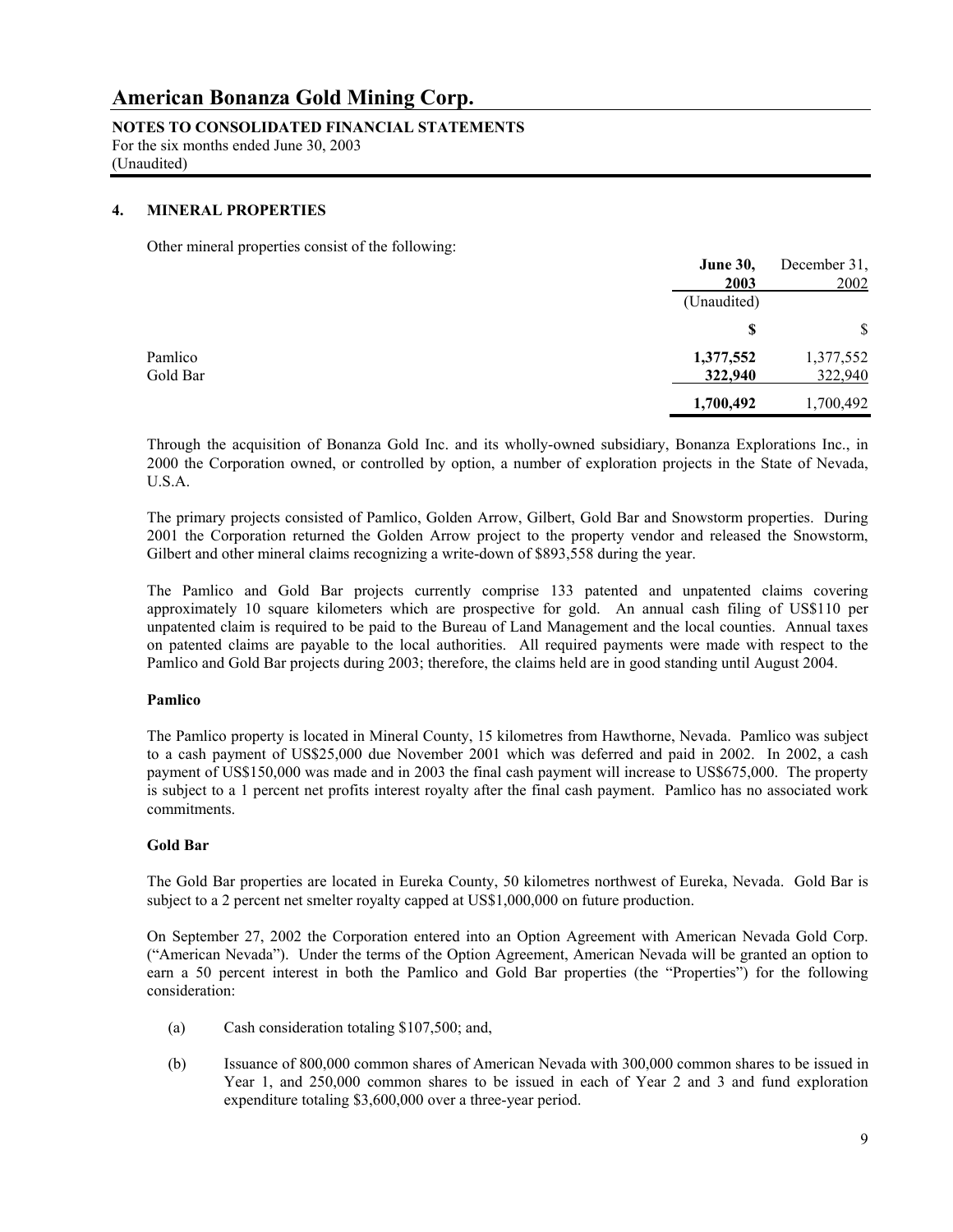**NOTES TO CONSOLIDATED FINANCIAL STATEMENTS** For the six months ended June 30, 2003 (Unaudited)

#### **4. MINERAL PROPERTIES** (Continued)

Joint venture funding of \$480,000 has been received at June 30, 2003 of which \$355,263 was expended on exploration and land payments with \$124,737 held as an advance on exploration, with additional funding requirements as follows: Year 1- \$20,000; Year 2 - \$1,100,000 and Year 3 – \$2,000,000. American Nevada's interest will vest at a rate of Year 1- 5 percent; Year  $2 - 20$  percent and Year  $3 - 25$  percent for a cumulative interest of 50 percent.

The Corporation has retained a back-in right to increase its interest in the Properties from 50 percent to 70 percent at any time within sixty days of the third anniversary date of the Option Agreement by reimbursing American Nevada for 200 percent of its required cumulative exploration expenditures or \$7,200,000.

#### **5. LONG-TERM DEBT**

In connection with the acquisition of the remaining 75 percent interest in the Copperstone project not already owned (note 3) the Corporation received a loan of US\$1,100,000 from Brascan Financial Corporation ("Brascan"), fully secured against the assets of the Corporation (the "Brascan Loan") with interest accruing at the U.S. Base Rate and to be paid monthly.

Under the terms of the agreement with Brascan, the Brascan Loan is repayable in two equal installments of US\$550,000 on March 4, 2003 and March 4, 2004, and in addition the Corporation has agreed to cause all proceeds, net of reasonable commissions and legal and other expenses related to such transaction, of any issuance of securities of the Corporation in excess of the aggregate sum of US\$1,000,000 received by the Corporation at any time during which the loan is outstanding, to be immediately paid to Brascan in accordance with the following formula:

- (a) 10% of cumulative proceeds greater than US\$1,000,000 but less than US\$2,000,000;
- (b) 20% of cumulative proceeds equal to or greater than US\$2,000,000 but less than US\$4,000,000; and
- (c) 30% of cumulative proceeds equal to or greater than US\$4,000,000 but less than US\$6,000,000.

Furthermore, the Corporation has agreed to cause all proceeds (less direct mining and operating expenses and other direct costs of sale) of any sale or other disposition of gold or gold-bearing ores or concentrates from the Corporation's interest in the Copperstone Property, including all such sales and dispositions in the ordinary course of the Corporation's business, at any time during which any of the Brascan Loan remains outstanding, to be immediately paid to Brascan on account of such outstanding amounts.

As a result of the Corporation's public offering completed on June 10, 2002 (note 6) the Corporation paid Brascan US\$12,800 on July 2, 2002 as a partial principal repayment of the loan outstanding.

On March 4, 2003 the Corporation repaid US\$537,200 to satisfy its remaining repayment obligation in 2003 pursuant to the loan agreement.

 The Corporation has also granted Brascan a non-transferable warrant to purchase up to 1,500,000 common shares of the Corporation at \$0.13 per share until March 4, 2004, with an option to extend the warrant for three additional one-year terms (note 6).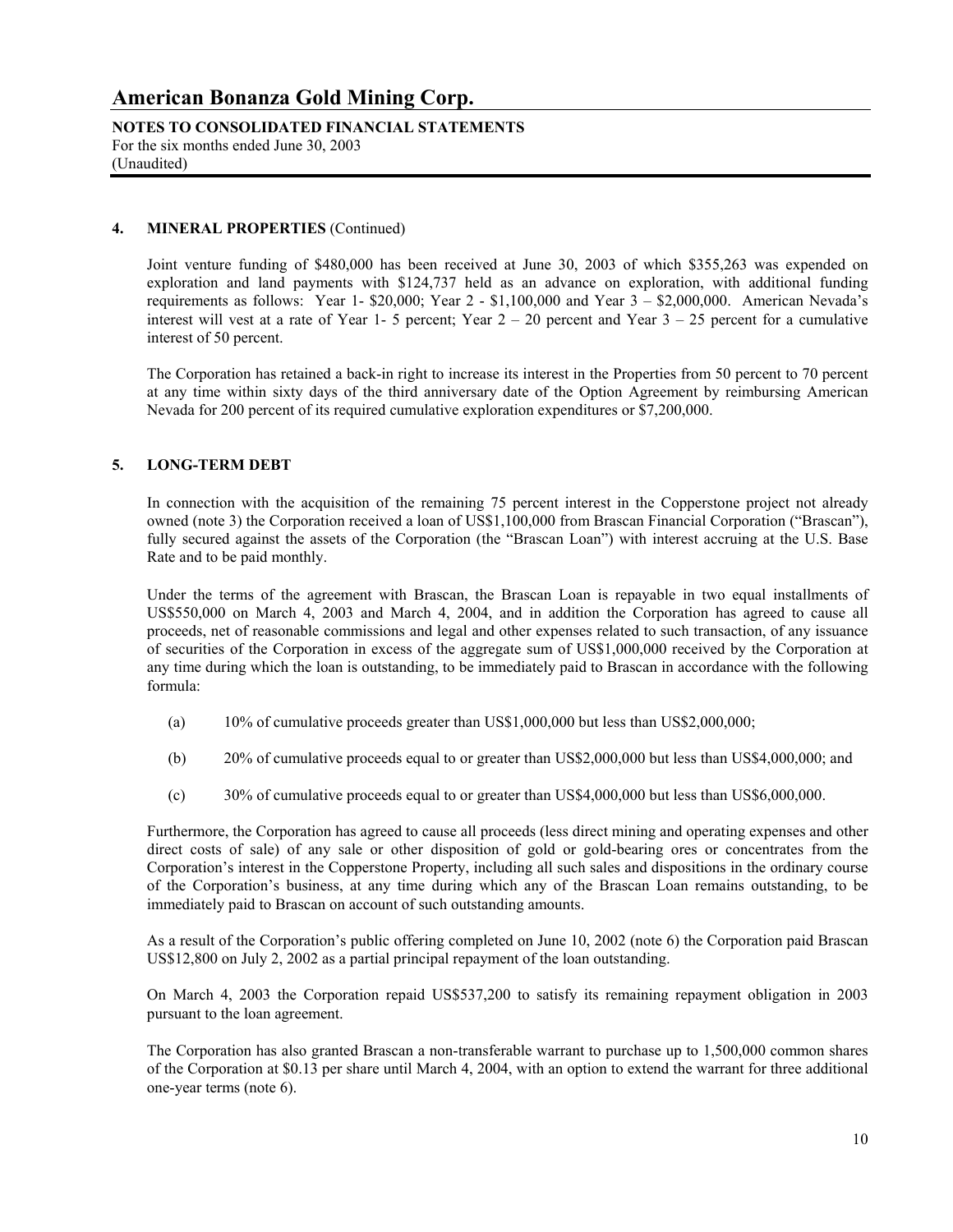**NOTES TO CONSOLIDATED FINANCIAL STATEMENTS** For the six months ended June 30, 2003

(Unaudited)

#### **6. SHARE CAPITAL**

#### **Authorized**

The authorized share capital of the Corporation consists of 400,000,000 (2000 - 400,000,000) Class "A" common voting shares without par value, and 100,000,000 Class "B" preferred shares without par value, issuable in series.

|                                            | Number of<br>Common |            |
|--------------------------------------------|---------------------|------------|
| <b>Issued – Class A Common</b>             | <b>Shares</b>       | Amount     |
|                                            |                     | S          |
| Balance, December 31, 2000 and 2001        | 64,735,129          | 17,742,491 |
| <b>Shares issued for:</b>                  |                     |            |
| Public offering                            | 15,384,600          | 2,000,000  |
| Corporate finance fee on public offering   | 400,000             |            |
| Warrant exercise                           | 20,000              | 3,000      |
| Stock option exercise                      | 310,000             | 40,850     |
| Debt settlement                            | 2,000,000           | 400,000    |
| Private placement                          | 10,166,665          | 1,525,000  |
| Corporate finance fee on private placement | 250,000             |            |
| Share issue costs                          |                     | (381, 359) |
| Balance, December 31, 2002                 | 93,266,394          | 21,329,982 |
| Private placement                          | 18,295,454          | 4,025,000  |
| Corporate finance fee on private placement | 450,000             |            |
| Warrant exercise                           | 2,030,000           | 344,500    |
| Agent warrant exercise                     | 1,348,159           | 202,224    |
| Stock option exercise                      | 600,000             | 94,500     |
| Share issue costs                          |                     | (319,290)  |
| Balance, June 30, 2003 (Unaudited)         | 115,990,007         | 25,676,916 |

 On June 10, 2002 the Corporation completed a public offering of 15,384,600 units at a price of \$0.13 per unit totaling \$2,000,000. Each unit is comprised of one common share and one transferable common share purchase warrant ("share purchase warrant"). Each share purchase warrant entitles the holder to acquire one additional common share for a period of two years until June 10, 2004 at a price of \$0.15 in the first year and \$0.17 in the second year. The share purchase warrants were listed for trading on the TSX Venture Exchange on June 11, 2002.

Canaccord Capital Corporation ("Canaccord") as agent for this offering was paid an agent fee of 8.5 percent on the aggregate gross proceeds, non-transferable agent warrants totaling 2,307,690 representing 15 percent of the number of units sold, exercisable under the same terms as the public financing, and a corporate finance fee payable through the issuance of 400,000 units. Each unit is comprised of one common share and one non-transferable warrant exercisable under the same terms as the public financing.

On October 17, 2002 the Corporation completed shares for debt settlement agreements for indebtedness totaling \$400,000 by the issuance of 2,000,000 common shares at a deemed price of \$0.20 per common share.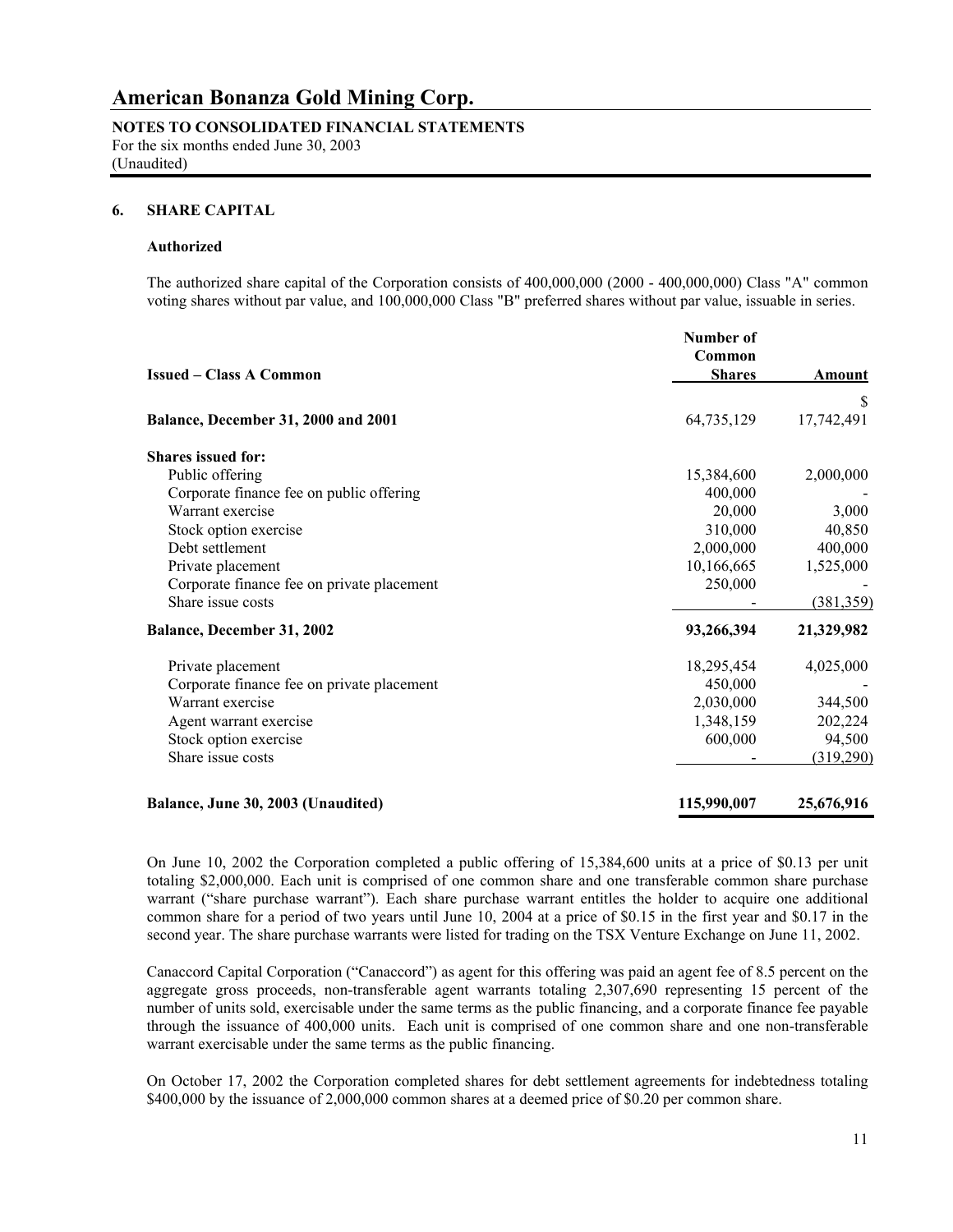**NOTES TO CONSOLIDATED FINANCIAL STATEMENTS** For the six months ended June 30, 2003 (Unaudited)

#### **6. SHARE CAPITAL** (Continued)

On October 18, 2002 the Corporation completed a brokered and non-brokered private placement of 10,166,665 units at a price of \$0.15 per unit totaling \$1,525,000. Each unit is comprised of one common share and one nontransferable common share purchase warrant ("warrant"). Each warrant entitles the holder to acquire one additional common share for a period of two years until October 18, 2004 at a price of \$0.17.

Canaccord as agent for this offering was paid an agent fee of 7 percent on the aggregate gross proceeds of the brokered portion sold by Canaccord, non-transferable agent warrants totaling 766,666, exercisable under the same terms as the private placement, representing 10 percent of the number of units sold by Canaccord and a corporate finance fee payable through the issuance of 250,000 units. Each unit is comprised of one common share and one warrant exercisable under the same terms as the private placement.

On January 31, 2003 the Corporation completed a brokered private placement of 18,295,454 units at a price of \$0.22 per unit totaling \$4,025,000. Each unit is comprised of one common share and one half of a warrant. Each whole warrant entitles the holder to acquire one additional common share for a period of one year until January 31, 2004 at a price of \$0.28.

Canaccord as agent for this offering was paid an agent fee of 7 percent on the aggregate gross proceeds, agent warrants totaling 1,829,545 representing 10 percent of the number of units sold, exercisable under the same terms as the private placement, and a corporate finance fee payable through the issuance of 450,000 units. Each unit is comprised of one common share and one warrant exercisable under the same terms as the private placement.

#### **Options**

 The Corporation has granted stock options to acquire an aggregate of 8,810,000 common shares to directors, officers and employees exercisable at between \$0.10 and \$0.31 per share at varying times up until May 9, 2008 as follows:

| Number of      |                       |                    |
|----------------|-----------------------|--------------------|
| <b>Options</b> | <b>Exercise Price</b> | <b>Expiry Date</b> |
| 1,600,000      | \$0.15                | December 22, 2005  |
| 2,210,000      | \$0.10                | March 4, 2007      |
| 3,500,000      | \$0.17                | December 6, 2007   |
| 1,250,000      | \$0.31                | February 24, 2008  |
| 250,000        | \$0.29                | May 9, 2008        |
| 8,810,000      |                       |                    |

The weighted average exercise price of these options is \$0.17 per share.

#### **Warrants**

 The Corporation has granted share purchase warrants to acquire an aggregate of 38,804,734 common shares as follows: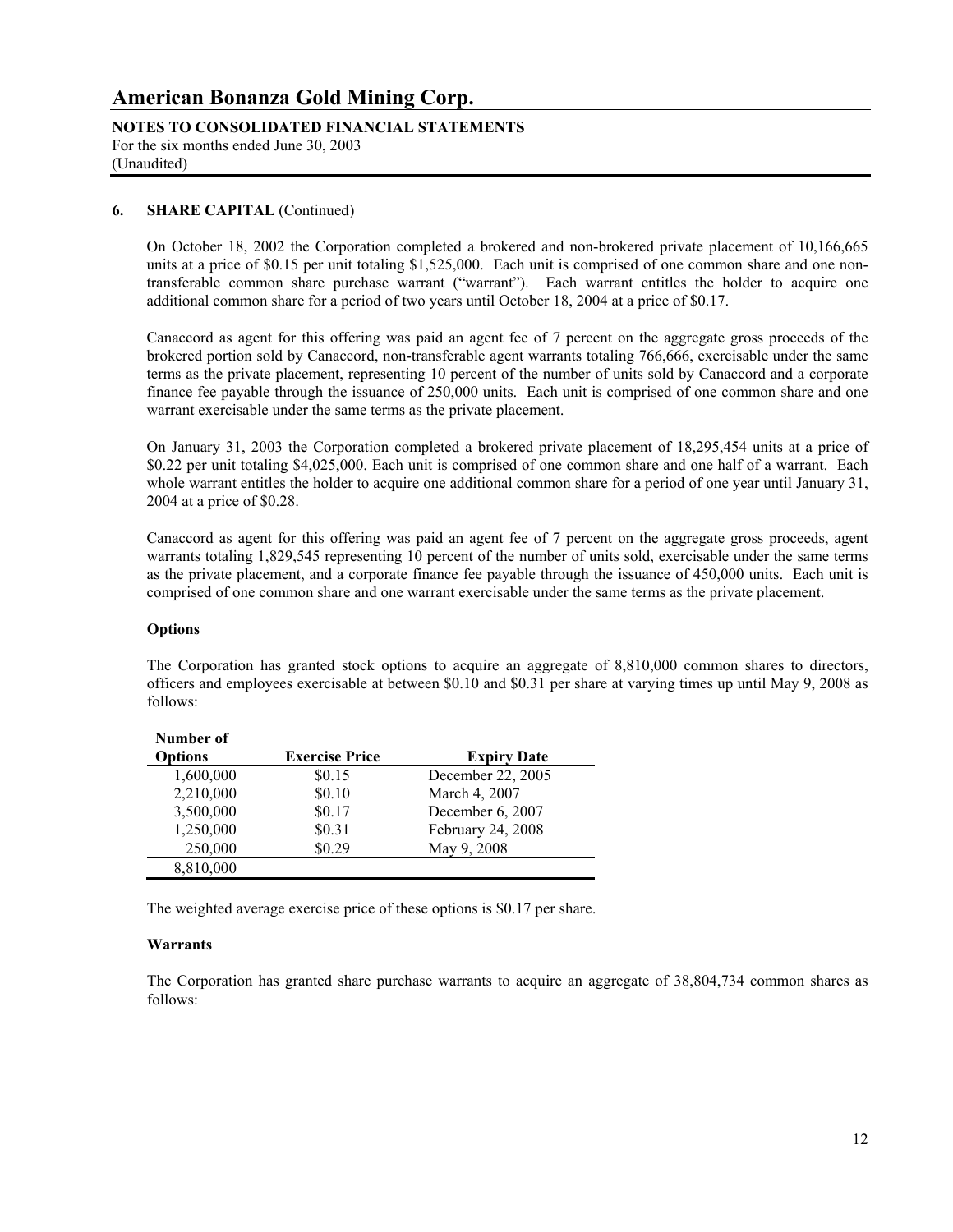**NOTES TO CONSOLIDATED FINANCIAL STATEMENTS** For the six months ended June 30, 2003 (Unaudited)

### **6. SHARE CAPITAL** (Continued)

| <b>Number</b> |                       |                    |  |
|---------------|-----------------------|--------------------|--|
| of warrants   | <b>Exercise price</b> | <b>Expiry date</b> |  |
| 1,500,000     | \$ 0.13               | March 4, 2004 (1)  |  |
| 16,694,131    | \$0.17                | June 10, 2004      |  |
| 9,183,331     | \$0.17                | October 18, 2004   |  |
| 11,427,272    | \$0.28                | January 31, 2004   |  |
| 38,804,734    |                       |                    |  |

(1) Brascan has an option (the "Option") to extend the term of its warrant or any unexercised portion thereof for three additional one year terms beyond the original two year Expiry Date of its warrant, which Option may be exercised by Brascan by giving notice in writing to the Corporation to that effect at any time during the 30 day period (the "Option Period") commencing prior to the then current Expiry Date of its warrant. If Brascan exercises the Option, the Corporation is required to deliver to Brascan a new warrant certificate, against surrender to the Corporation of the old warrant certificate, and obtain all necessary stock exchange approval relating to the new warrant. The new Brascan warrant shall be on that same terms and conditions as the current Brascan warrant; provided that (a) as required by the Exchange, the exercise price of the new warrant will be the weighted average of the closing price of the Corporation's common shares during the 10 day period commencing on the date that is no more than 30 days prior to the expiry date of the then current Brascan warrant, and (b) the term of the new Brascan warrant shall be one year subject to the renewal Option.

Subsequent to June 30, 2003, 141,700 share purchase warrants were exercised at \$0.17.

#### **Shares held in escrow**

 At December 31, 2002, 9,000,000 common shares of the 20,000,000 common shares of the Corporation issued to acquire Bonanza Gold Inc. remained in escrow and were subject to further release for a period of up to 36 months from the date of the acquisition on December 21, 2000.

 On March 14, 2003 the Corporation qualified and met the requirements for a TIER 1 issuer on the TSX Venture Exchange. As a result of the change in classification all remaining common shares held in escrow were released.

## **7. GENERAL AND ADMINISTRATIVE EXPENSES**

|                                          | <b>June 30,</b> | December 31, |
|------------------------------------------|-----------------|--------------|
|                                          | 2003            | 2002         |
|                                          | (Unaudited)     |              |
|                                          | S               | \$           |
| Management fees, consulting and salaries | 108,457         | 84,520       |
| Office and administration                | 20,392          | 15,050       |
| Legal and accounting                     | 10,306          | 24,646       |
| Public company expenses                  | 82,698          | 17,037       |
|                                          | 221,853         | 141,253      |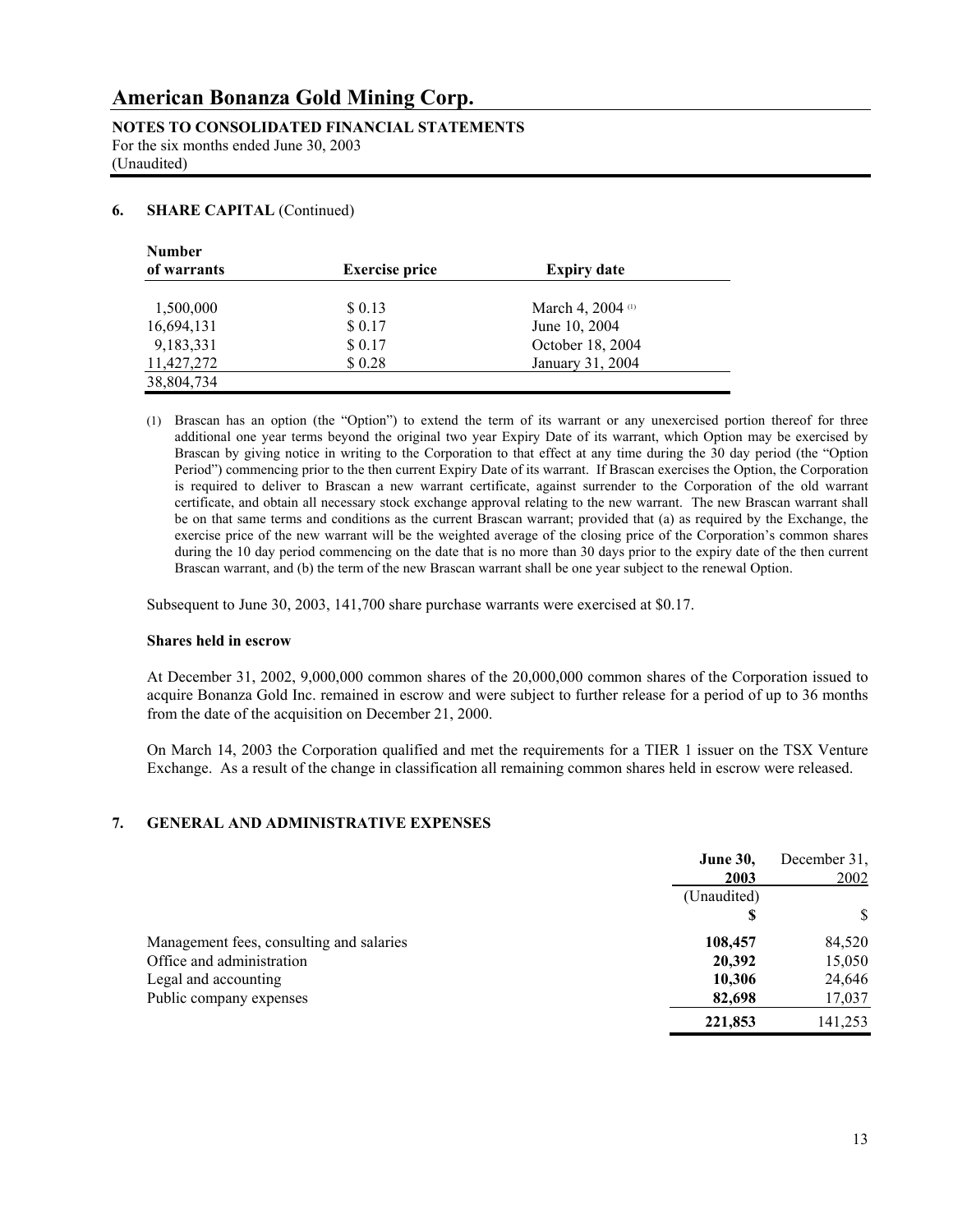### **FORM 51-901F QUARTERLY REPORT FOR THE SIX MONTHS ENDED JUNE 30, 2003 SCHEDULE B AND C**

| <b>ISSUER DETAILS:</b>          |                                                                               |
|---------------------------------|-------------------------------------------------------------------------------|
| <b>Name of Issuer</b>           | AMERICAN BONANZA GOLD MINING CORP.                                            |
| <b>Issuer's Address</b>         | Suite 1606 - 675 West Hastings Street<br>Vancouver, British Columbia, V6B 1N2 |
| <b>Issuer Telephone Number</b>  | $(604) 688 - 7523$                                                            |
| <b>Issuer's Web Site</b>        | www.americanbonanza.com                                                       |
| <b>Contact Person</b>           | Giulio T. Bonifacio                                                           |
| <b>Contact's Position</b>       | Director, Executive Vice President & Chief Financial Officer                  |
| <b>Contact Telephone Number</b> | $(604) 699 - 0023$                                                            |
| <b>Contact E-mail</b>           | gtbonifacio@boni.ca                                                           |
| <b>For Quarter Ended</b>        | June 30, 2003                                                                 |
| Date of Report                  | August 27, 2003                                                               |
| <b>CERTIFICATE</b>              |                                                                               |

*The schedules required to complete this Report are attached and the disclosure contained therein has been approved by the Board of Directors. A copy of this Report will be provided to any shareholder who requests it.* 

| "Brian P. Kirwin"       | August 27, 2003 |
|-------------------------|-----------------|
| <b>Name of Director</b> | Date Signed     |
| "Giulio T. Bonifacio"   | August 27, 2003 |
| <b>Name of Director</b> | Date Signed     |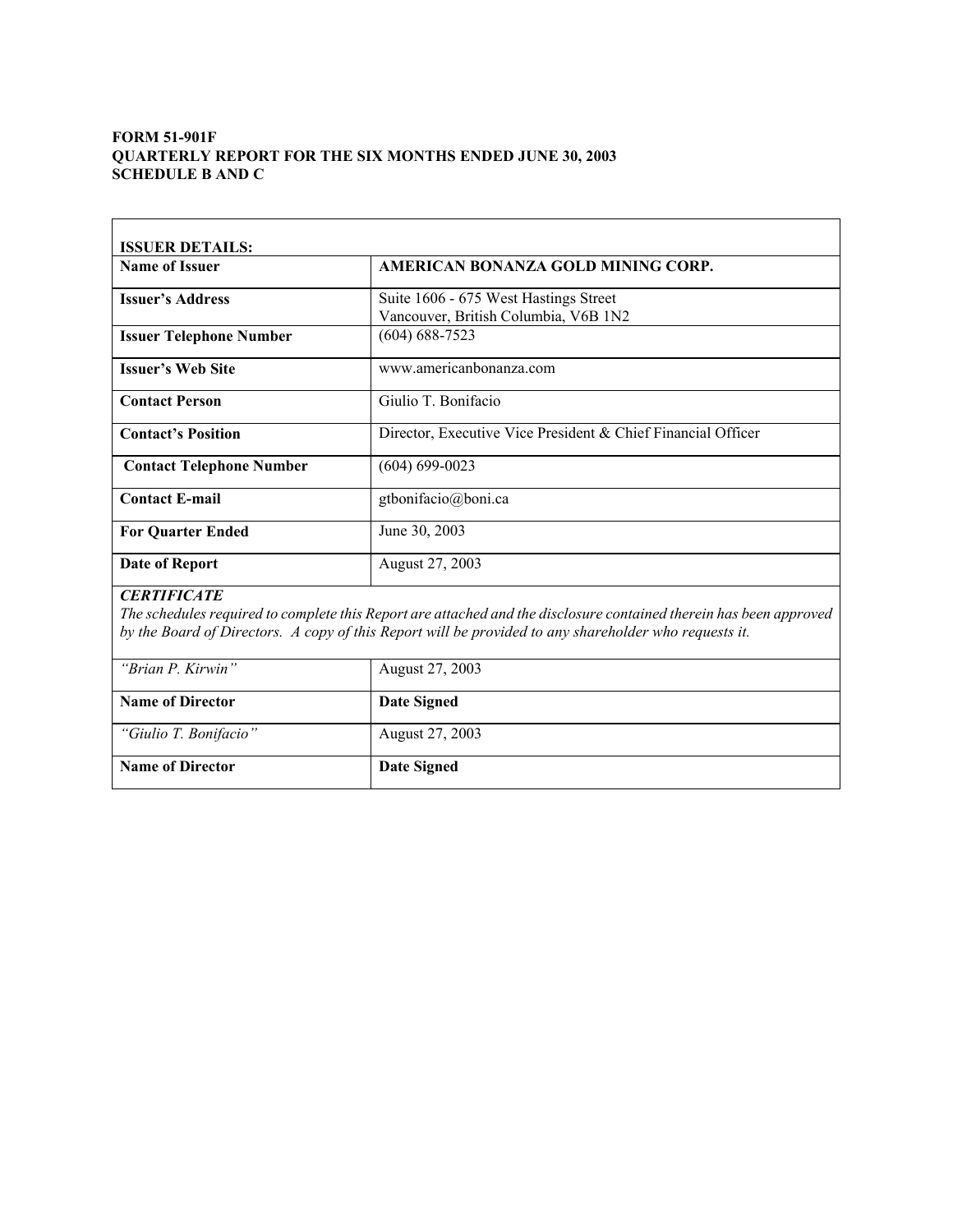### **1. ANALYSIS OF DEFERRED EXPENDITURES**

Summary of exploration, development and acquisition related expenditures on active properties:

|                                    | Copperstone<br>Project | Copperstone<br>D-Zone | <b>Nevada</b><br>Projects | <b>Total</b> |
|------------------------------------|------------------------|-----------------------|---------------------------|--------------|
|                                    | \$                     | \$                    | \$                        | $\mathbf S$  |
| Balance, December 31, 2002         | 4,364,150              | 2,685,237             | 1,700,492                 | 8,749,879    |
| <b>Additions during the period</b> |                        |                       |                           |              |
| Foreign exchange gain on           |                        |                       |                           |              |
| Acquisition payable                |                        | (82, 460)             |                           | (82, 460)    |
| Interest capitalized on loan       | 22,565                 |                       |                           | 22,565       |
| Underground decline (mining)       |                        | 844,073               |                           | 844,073      |
| Underground decline (geology)      |                        | 149,461               |                           | 149,461      |
| Drilling and support costs         |                        | 14,070                | 86,234                    | 100,304      |
| Assaying                           |                        | 19,467                |                           | 19,467       |
| Advance royalty payment            | 40,551                 |                       |                           | 40,551       |
| Site maintenance & camp support    |                        |                       |                           |              |
| Utilities and power                | 16,966                 |                       |                           | 16,966       |
| Property caretakers                | 15,995                 |                       |                           | 15,995       |
| Equipment and truck rentals        | 10,406                 |                       |                           | 10,406       |
| Telephone                          | 5,822                  |                       |                           | 5,822        |
| Safety related costs               | 7,412                  |                       |                           | 7,412        |
| Supplies and camp service          | 8,205                  |                       |                           | 8,205        |
| Other                              | 21,536                 |                       |                           | 21,536       |
| Less recovery from JV partners     |                        |                       | (86, 234)                 | (86, 234)    |
|                                    | 149,458                | 944,611               |                           | 1,094,069    |
| <b>Balance, June 30, 2003</b>      | 4,513,608              | 3,629,848             | 1,700,492                 | 9,843,948    |

## **2. RELATED PARTY TRANSACTIONS**

There were no related party transactions during the period.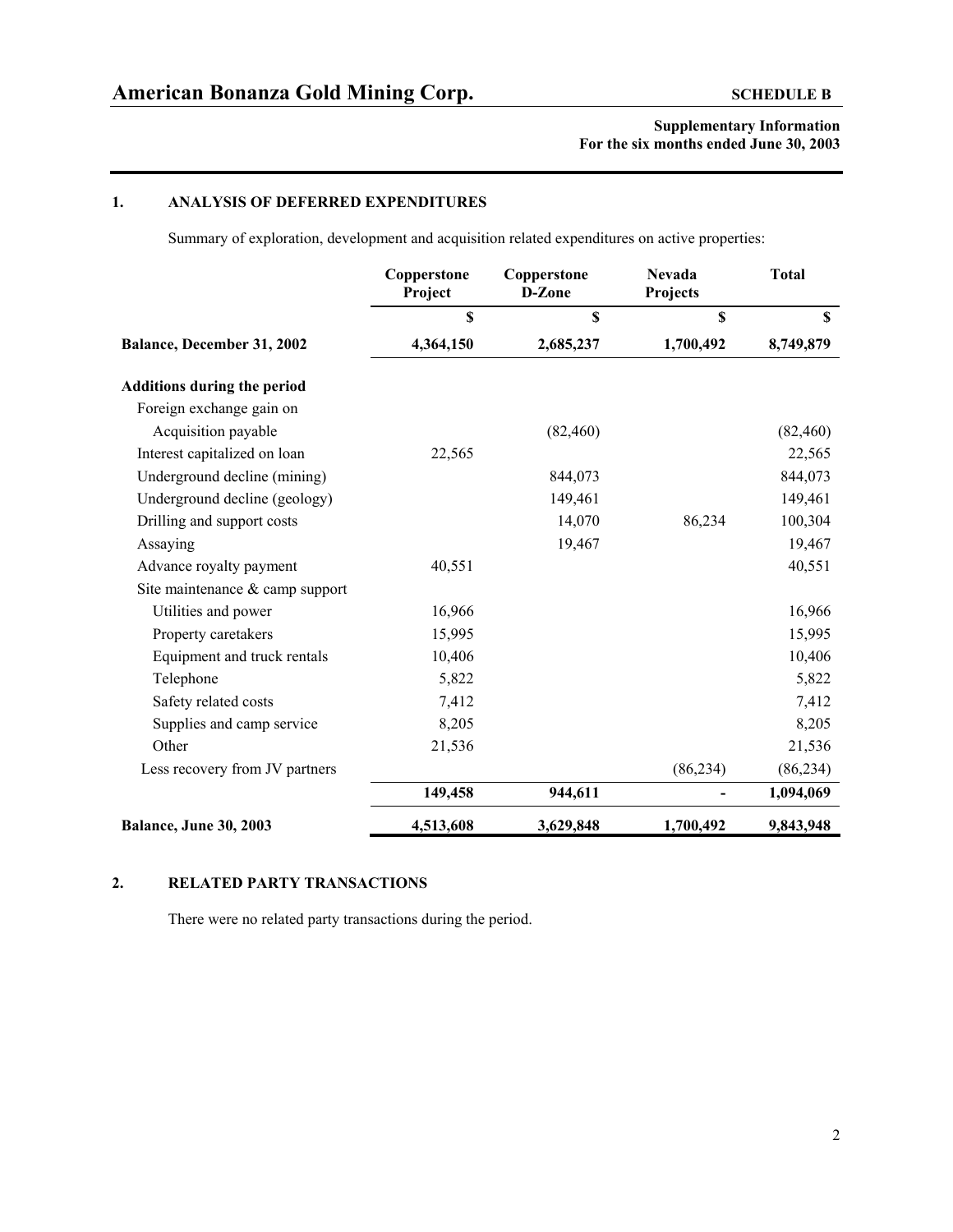### **3. SUMMARY OF SECURITIES ISSUED AND OPTIONS GRANTED DURING THE PERIOD**

#### **(a) Securities issued during the six months ended June 30, 2003:**

|              |                 |                | Number of     | Price        |                 | <b>Type</b>   |                           |
|--------------|-----------------|----------------|---------------|--------------|-----------------|---------------|---------------------------|
| Date of      | <b>Type of</b>  | <b>Type of</b> | <b>Shares</b> | per          | <b>Total</b>    | of            | Commission                |
| <b>Issue</b> | <b>Security</b> | <b>Issue</b>   | <b>Issued</b> | <b>Share</b> | <b>Proceeds</b> | Consideration | Paid                      |
|              |                 |                |               | \$           | \$              |               | $\boldsymbol{\mathsf{S}}$ |
| $20$ -Jan-03 | Common          | Warrant        | 51,000        | 0.15         | 7,650           | Cash          | Nil                       |
|              | <b>Shares</b>   | Exercise       |               |              |                 |               |                           |
| $24$ -Jan-03 | Common          | Warrant        | 5,000         | 0.15         | 750             | Cash          | Nil                       |
|              | <b>Shares</b>   | Exercise       |               |              |                 |               |                           |
| $31-Jan-03$  | Common          | Private        | 18,295,454    | 0.22         | 4,025,000       | Cash          | 281,750                   |
|              | <b>Shares</b>   | Placement      |               |              |                 |               |                           |
| 31-Jan-03    | Common          | Corporate      | 450,000       | 0.22         |                 | Fee           | Nil                       |
|              | <b>Shares</b>   | Finance Fee    |               |              |                 |               |                           |
| 10-Feb-03    | Common          | Warrant        | 77,160        | 0.15         | 11,574          | Cash          | Nil                       |
|              | <b>Shares</b>   | Exercise       |               |              |                 |               |                           |
| 20-Feb-03    | Common          | Warrant        | 611,083       | 0.15         | 91,662          | Cash          | Nil                       |
|              | <b>Shares</b>   | Exercise       |               |              |                 |               |                           |
| $5-Mar-03$   | Common          | Warrant        | 2,000,000     | 0.17         | 340,000         | Cash          | Nil                       |
|              | <b>Shares</b>   | Exercise       |               |              |                 |               |                           |
| $6$ -Mar-03  | Common          | Option         | 100,000       | 0.10         | 10,000          | Cash          | Nil                       |
|              | <b>Shares</b>   | Exercise       |               |              |                 |               |                           |
| 31-Mar-03    | Common          | Warrant        | 50,000        | 0.15         | 7,500           | Cash          | Nil                       |
|              | <b>Shares</b>   | Exercise       |               |              |                 |               |                           |
| 24-Apr-03    | Common          | Option         | 190,000       | 0.20         | 38,000          | Cash          | Nil                       |
|              | <b>Shares</b>   | Exercise       |               |              |                 |               |                           |
| $1-May-03$   | Common          | Warrant        | 131,616       | 0.15         | 19,742          | Cash          | Nil                       |
|              | <b>Shares</b>   | Exercise       |               |              |                 |               |                           |
| $2-Jun-03$   | Common          | Option         | 310,000       | 0.15         | 46,500          | Cash          | Nil                       |
|              | <b>Shares</b>   | Exercise       |               |              |                 |               |                           |
| $9-Jun-03$   | Common          | Warrant        | 427,300       | 0.15         | 64,095          | Cash          | Nil                       |
|              | <b>Shares</b>   | Exercise       |               |              |                 |               |                           |
| $10$ -Jun-03 | Common          | Warrant        | 25,000        | 0.15         | 3,750           | Cash          | Nil                       |
|              | Shares          | Exercise       |               |              |                 |               |                           |
|              |                 |                | 22,723,613    |              | 4,666,223       |               | 281,750                   |

### **(b) Incentive Stock Options granted during the six months ended June 30, 2003:**

| Date of      | <b>Number</b> |                  |                                      | <b>Exercise</b> | <b>Expiry Date</b> |
|--------------|---------------|------------------|--------------------------------------|-----------------|--------------------|
| Grant        | of Options    | <b>Optionee</b>  | <b>Position</b>                      | Price           |                    |
|              |               |                  |                                      |                 |                    |
| $24$ -Feb-03 | 550,000       | Brian Kirwin     | President & CEO                      | 0.31            | $24$ -Feb-08       |
| $24$ -Feb-03 | 450,000       | Giulio Bonifacio | Executive VP, CFO & Corporate        | 0.31            | $24$ -Feb-08       |
|              |               |                  | Secretary                            |                 |                    |
| 24-Feb-03    | 100,000       | Foster Wilson    | VP, Corporate Development            | 0.31            | 24-Feb-08          |
| $24$ -Feb-03 | 150,000       | Catherine Tanaka | <b>Assistant Corporate Secretary</b> | 0.31            | 24-Feb-08          |
| $9$ -May-03  | 250,000       | Robert McKnight  | Director                             | 0.29            | $9$ -May-08        |
|              | 1,500,000     |                  |                                      |                 |                    |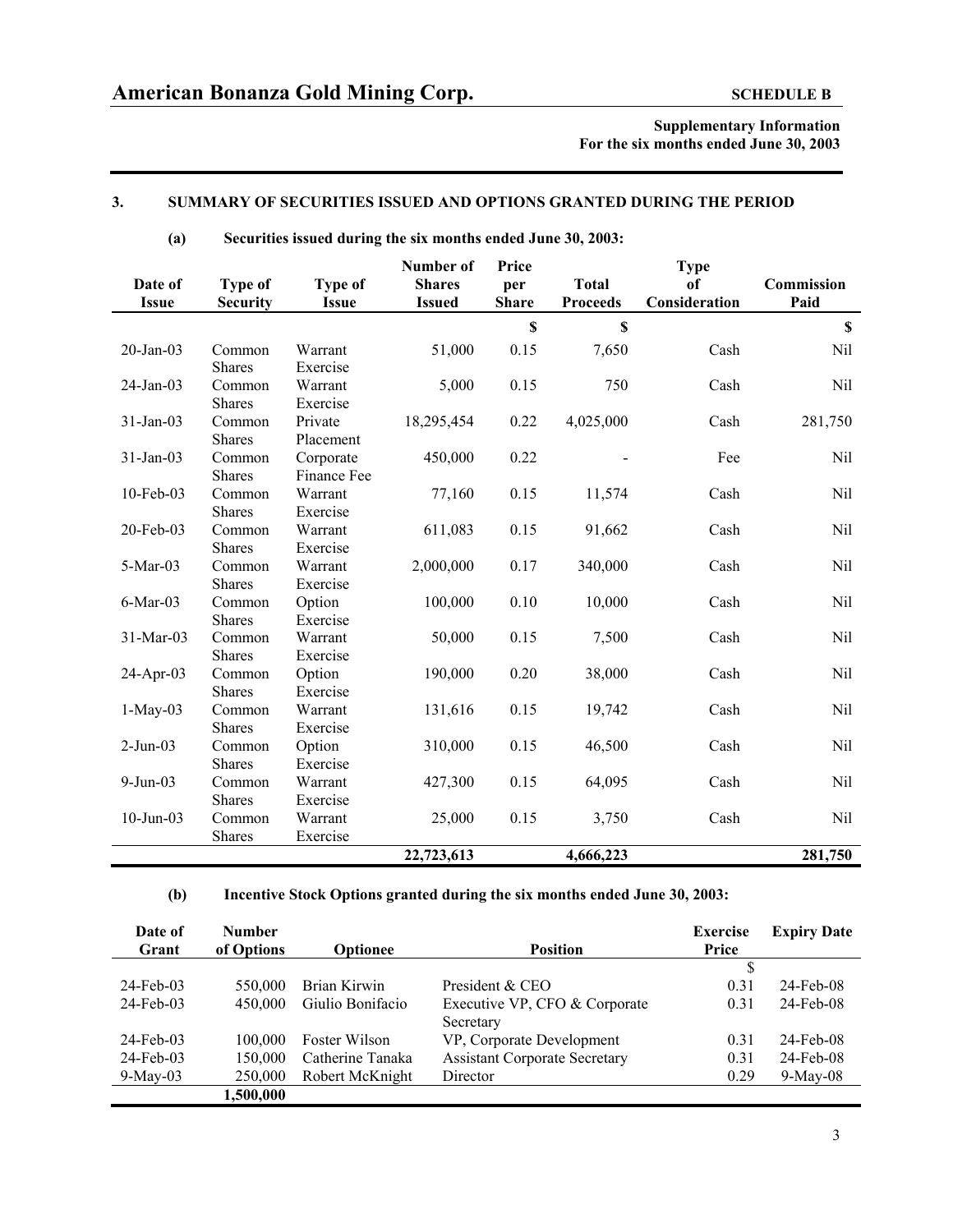#### **4. SUMMARY OF SECURITIES AS AT JUNE 30, 2003**

#### **(a) Authorized Capital**

400,000,000 Class "A" common voting shares without par value 100,000,000 Class "B" preferred shares without par value

#### **(b) Number and Recorded Value for Shares Issued and Outstanding**

115,990,007 common shares at a recorded value of \$25,676,916.

#### **(c) Outstanding Options**

| Number of<br><b>Options</b> | <b>Option Exercise</b><br>Price | <b>Option Expiry</b><br>Date |
|-----------------------------|---------------------------------|------------------------------|
|                             | S                               |                              |
| 1,600,000                   | 0.15                            | December 22, 2005            |
| 2,210,000                   | 0.10                            | March 4, 2007                |
| 3,500,000                   | 0.17                            | December 6, 2007             |
| 1,250,000                   | 0.31                            | February 24, 2008            |
| 250,000                     | 0.29                            | May 9, 2008                  |
| 8,810,000                   |                                 |                              |

#### **(d) Outstanding Warrants**

| Number of<br>Warrants | <b>Exercise Price of</b><br>Warrants | <b>Expiry Date of Warrants</b> |
|-----------------------|--------------------------------------|--------------------------------|
|                       | S                                    |                                |
| 1,500,000             | 0.13                                 | March 4, $2004^{(1)}$          |
| 16,694,131            | 0.17                                 | June 10, 2004                  |
| 9,183,331             | 0.17                                 | October 18, 2004               |
| 11,427,272            | 0.28                                 | January 31, 2004               |
| 38,804,734            |                                      |                                |

 (1) Brascan Financial Corporation has an option (the "Option") to extend the term of its warrants or any unexercised portion thereof for three additional one year terms beyond the original two year Expiry Date of its warrant, which Option may be exercised by Brascan by giving notice in writing to the Corporation to that effect at any time during the 30 day period (the "Option Period") commencing prior to the then current Expiry Date of its warrant. If Brascan exercises the Option, the Corporation is required to deliver to Brascan a new warrant certificate, against surrender to the Corporation of the old warrant certificate, and obtain all necessary stock exchange approval relating to the new warrant. The new Brascan warrant shall be on that same terms and conditions as the current Brascan warrant; provided that (a) as required by the Exchange, the exercise price of the new warrant will be the weighted average of the closing price of the Corporation's common shares during the 10 day period commencing on the date that is no more than 30 days prior to the expiry date of the then current Brascan warrant, and (b) the term of the new Brascan warrant shall be one year subject to the renewal Option.

#### **(e) Shares in Escrow**

As at December 31, 2002, 9,000,000 common shares of the 20,000,000 common shares issued to acquire Bonanza Gold Inc. remained in escrow and were subject to further release for a period of up to 36 months from the date of acquisition on December 21, 2000.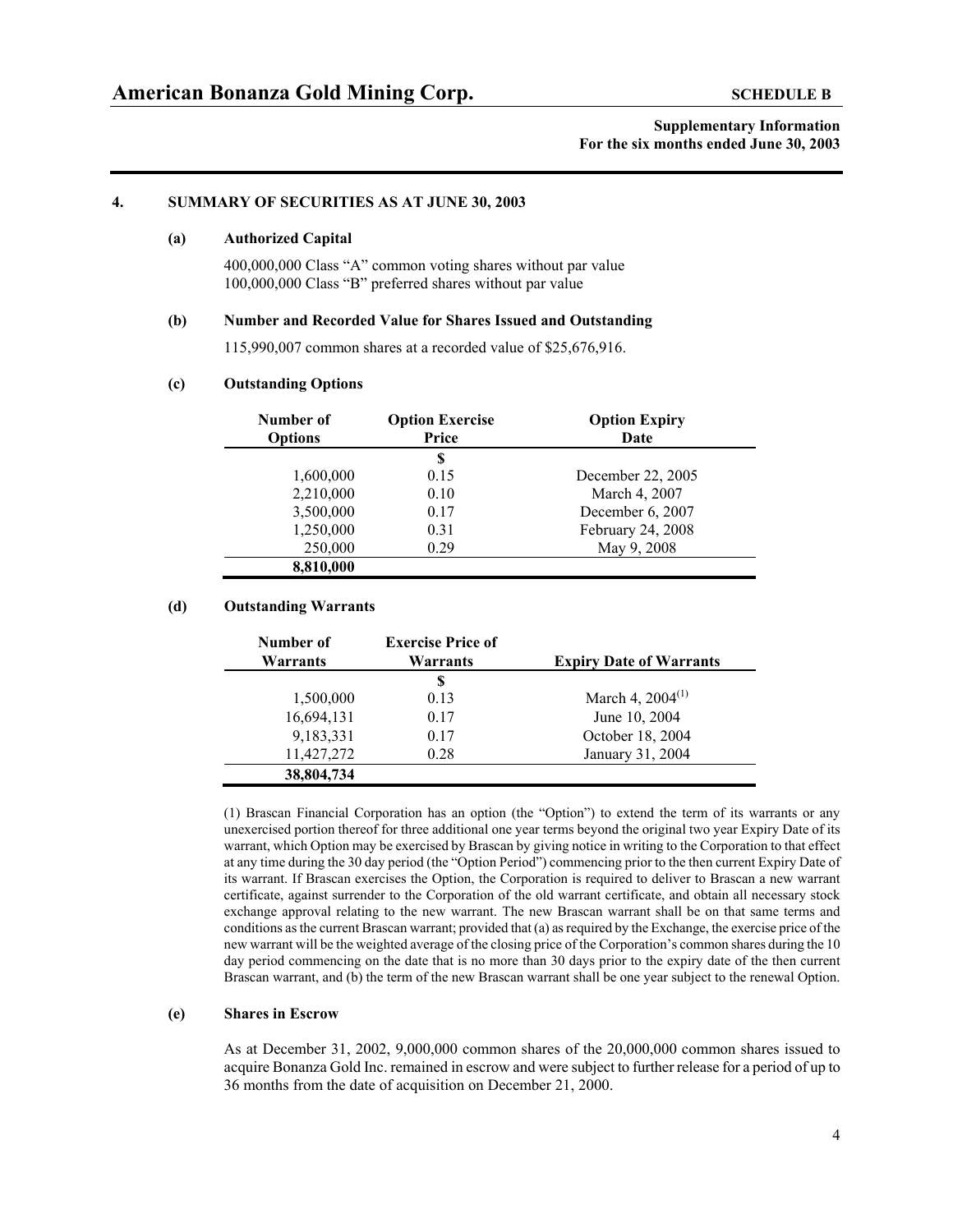On March 14, 2003 the Corporation qualified and met the requirements for a TIER 1 issuer on the TSX Venture Exchange. As a result of the change in classification all remaining common shares held in escrow were released.

#### **5. LIST OF DIRECTORS AND OFFICERS**

Ian W. Telfer, Director *West Vancouver, British Columbia* 

Robert T. McKnight, Director *West Vancouver, British Columbia* 

Brian P. Kirwin, Director, President & Chief Executive Officer *Reno, Nevada*

Giulio T. Bonifacio, Director, Executive Vice President & Chief Financial Officer *Vancouver, British Columbia*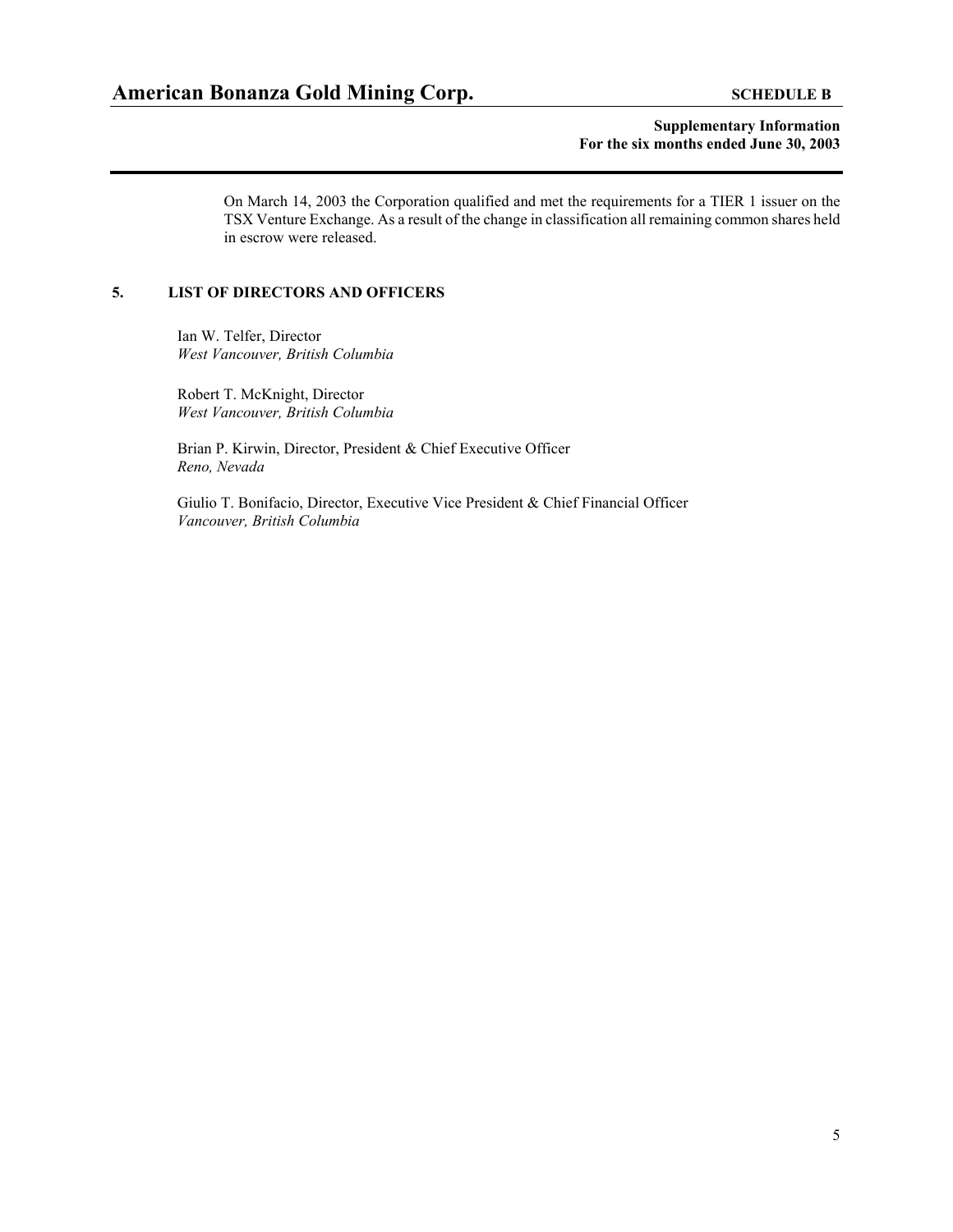### **MANAGEMENT'S DISCUSSION AND ANALYSIS OF FINANCIAL CONDITIONS AND RESULTS OF OPERATIONS**

The following discussion and analysis should be read in conjunction with the audited Consolidated Financial Statements for the year ended December 31, 2002 and the unaudited Consolidated Financial Statements for the six months ended June 30, 2003.

#### **Description of Business**

American Bonanza Gold Mining Corp. (the "Corporation") is a development stage mining company engaged in the identification, acquisition, exploration and development of high-grade gold properties primarily located in the Great Basin of the American Southwest.

The Corporation conducts its exploration and development activities independently as well as through option or earn-in arrangements. These arrangements are structured in such a way as to allow an interested party an ability to earn an interest in a project by funding exploration expenditures on the Corporation's projects over a period of time. Typically, the partner may earn up to a 50 percent interest on a vest in basis over a period of time with the Corporation retaining a back-in right to increase its interest by way of reimbursing exploration expenditures on a predetermined basis.

### **Results of Operations**

For the six months ended June 30, 2003, the Corporation had a net loss of \$274,171 or nil per share compared with a net loss of \$122,609 or nil per share in 2002. The increase from the comparable period was primarily attributable to the increase in both general and administrative and exploration expenditures in the current period which were partially offset by foreign exchange gain of \$103,617 which was a combination of a gain on the Corporation's US dollar denominated debt combined with a loss on the Corporation's cash balance held in US dollars.

General and administrative expenditures increased from \$141,253 in the comparable period to \$221,853 which was direct result of increased personnel and consulting fees associated with the Corporation's increased activity which also contributed to \$46,780 in business development related expenditures. Public company expenses also increased from \$17,037 to \$82,698 as a direct result of increased activity by the Corporation during the period which included investor relation initiatives.

Exploration expenditures increased to \$132,993 from \$43,606 in the comparable period reflecting increased activity resulting from ongoing project evaluations. The Corporation continues to conduct project evaluations using its metallogenic explorations techniques which represent state-of-the-art tools for modern exploration in the Great Basin of the American Southwest. Exploration expenditures in the period also include all cost associated with maintaining the Corporation's exploration office in Reno, Nevada.

#### **Financial Condition, Liquidity and Capital Resources**

The Corporation's working capital as at June 30, 2003 was \$2,212,116 compared with a working capital position of \$105,622 as at December 31, 2002. The increase was primarily attributed to a private placement of 18,295,454 Common Shares, including corporate finance shares totaling 450,000 Common Shares, for net proceeds of \$3,705,710. Additionally, the Corporation received proceeds of \$546,724 from share purchase warrant exercises and a further \$94,500 from stock option exercises. The increase in working capital was attributable to proceeds from equity related transactions net of repayment of long-term debt of \$ 792,408 and development expenditures at Copperstone totaling \$1,094,069 for the period then ended.

During 2002 the Corporation entered into a loan agreement with Brascan Financial Corporation for US\$1.1 million in connection with the acquisition of the remaining 75 percent of the Copperstone project not already owned. Under the